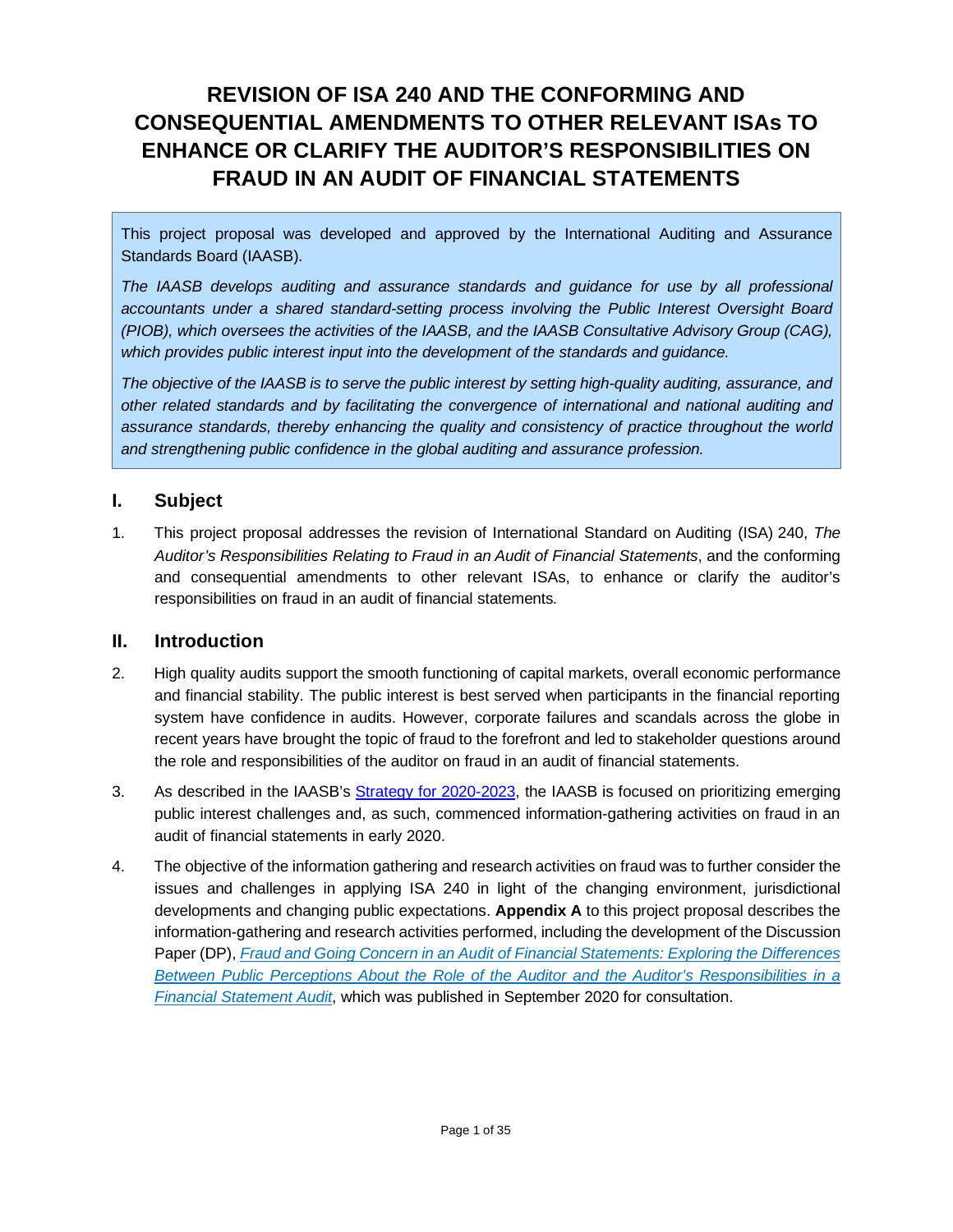5. The timeline below sets out the activities performed in progressing the information gathering and research activities on fraud and the planned milestones for this project proposal, as guided by the processes and procedures in the IAASB'[s Framework for Activities.](https://www.iaasb.org/publications/framework-activities)



- 6. At the April, June and July 2021 IAASB meetings, the IAASB discussed the responses to the DP and possible actions to address the issues that had been identified. These possible actions included one or more of the following: (a) standard setting; (b) development of non-authoritative guidance; or (c) other related activities (including activities of an 'educational nature' or action for others in the financial reporting ecosystem<sup>[1](#page-1-0)</sup>).<sup>[2](#page-1-1)</sup> These discussions informed the development of this project proposal.
- 7. The IAASB recognizes the importance of the role of its auditing standards in the financial reporting ecosystem. Therefore, this project proposal is focused on the specific standard-setting actions aimed

<span id="page-1-0"></span><sup>1</sup> The 'financial reporting ecosystem' includes those involved in the preparation, approval, audit, analysis and use of financial reports, for example, the entity and its management (i.e., preparers), Boards and audit committees, external auditors, governments, regulators, professional bodies, standard-setters, investors, analysts, lenders, and other financial statement users). Each participant of this ecosystem plays a unique and essential role that contributes towards high quality financial reporting.

<span id="page-1-1"></span><sup>&</sup>lt;sup>2</sup> There were matters discussed with the Board where no further action has been proposed within this project proposal, including no further explicit consideration of suspicious mindset, and no changes to the definition of fraud, and for engagement quality reviews.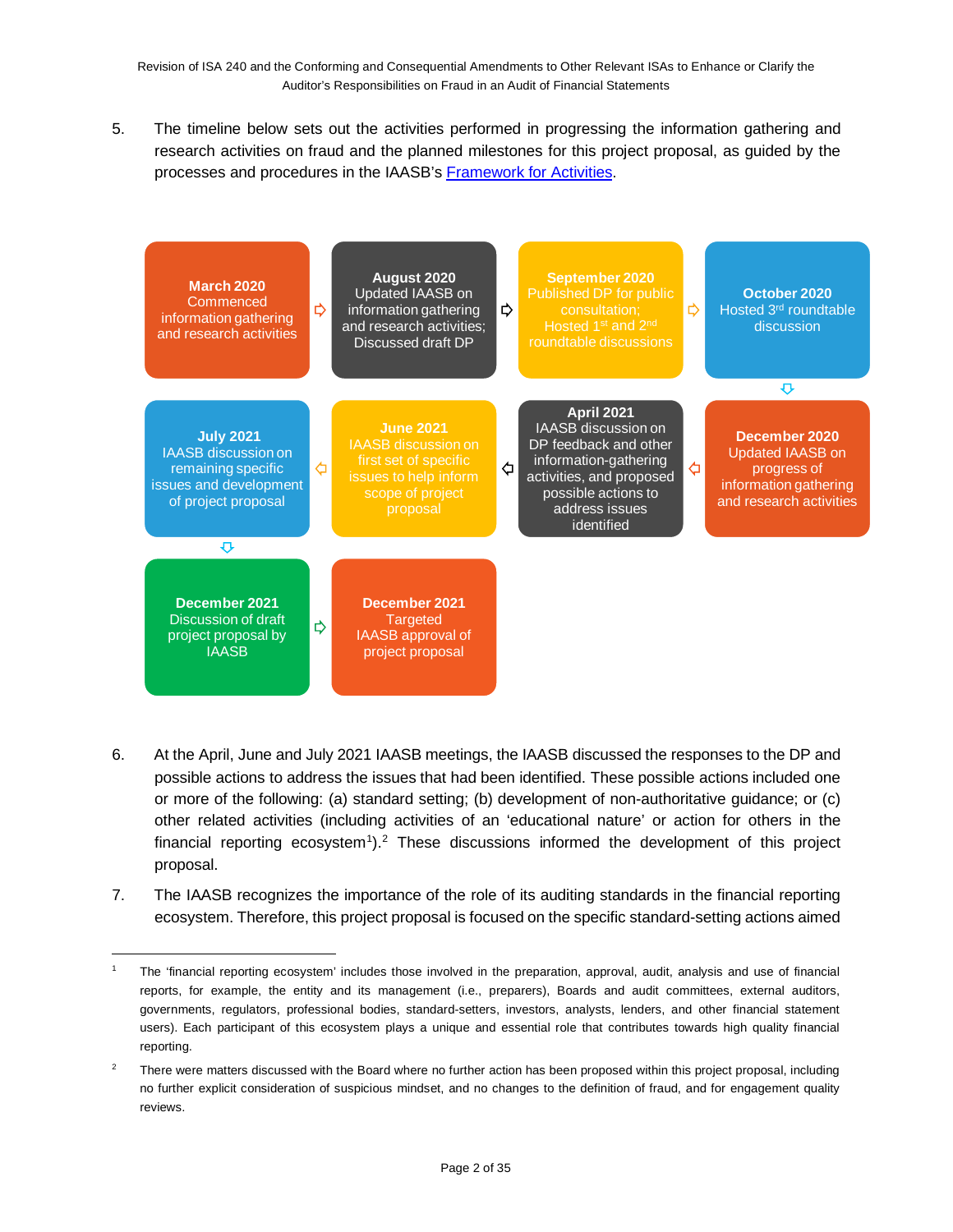at enabling consistent and improved auditor behavior. Specifically, the project will seek to clarify the auditor's responsibilities and enhance the robustness of the required auditor's procedures and reporting on fraud in an audit of financial statements. In addition to revisions to ISA 240, the IAASB anticipates making related conforming and consequential amendments to other relevant ISAs, considering the important interaction between ISA 240 and the other ISAs (because the auditor's responsibilities relating to fraud in an audit of financial statements build on and supplement the principles of, and the procedures required by, other ISAs). The IAASB may also consider other actions as necessary and as resources are available, including encouraging complementary action by others (such as those charged with governance (TCWG), regulators, firms, etc.) that would address the broader public interest issues on fraud in an audit of financial statements.

- 8. The IAASB also acknowledges the view of respondents to the DP that narrowing the expectation gap will involve a collaborative, multi-stakeholder solution by all participants in the financial reporting ecosystem. The expectation gap will not solely be narrowed through standard setting by the IAASB. As a complement to its standard-setting actions, the IAASB therefore must interact with key stakeholders to discuss and understand their concerns and expectations and take other actions as needed.
- 9. The IAASB leveraged the Public Interest Framework (PIF) published by the Monitoring Group in July 2020 (as part of their report "*[Strengthening the International Audit and Ethics Standard-Setting](https://www.iosco.org/about/monitoring_group/pdf/2020-07-MG-Paper-Strengthening-The-International-Audit-And-Ethics-Standard-Setting-System.pdf)*  **[System](https://www.iosco.org/about/monitoring_group/pdf/2020-07-MG-Paper-Strengthening-The-International-Audit-And-Ethics-Standard-Setting-System.pdf)**") in developing this project proposal to articulate the public interest responsiveness of the project. Among other things the PIF sets out the considerations essential to the judgments needed in the development of standards. Although the PIF is not yet required to be implemented by the IAASB, it is likely this fraud project will be in progress and completed when the PIF is implemented. The Fraud Working Group therefore used those elements of the PIF deemed applicable and relevant to revising and developing auditing standards tailored as appropriate for the project on fraud as the basis for a restructured project proposal format, while still adhering to the due process requirements currently in place. However, as implementation of the PIF is still in the initial planning phase, there may be elements of the PIF that are relevant to standard setting that will be further developed for the IAASB's work more broadly in the future.
- 10. Throughout the duration of the project on fraud, the IAASB will benefit from the independent, direct oversight by the PIOB, and will remain transparent and adhere to the IAASB's agreed strategies, due process, and the need to be responsive to the public interest.
- 11. This project proposal describes the project objectives that support the public interest, as well as the project scope for the work that will be undertaken in the project.

## **III. Project Objectives that Support the Public Interest[3](#page-2-0)**

- 12. Taking into account the stakeholders whose interests are to be served through a project on fraud in an audit of financial statements (see **Section IV**), the project objectives are to:
	- (a) Clarify the role and responsibilities of the auditor for fraud in an audit of financial statements.

<span id="page-2-0"></span><sup>3</sup> See the PIF's section on "What interests need to be served?" (on page 21 of the Monitoring Group's report, "*Strengthening the International Audit and Ethics Standard-Setting System*").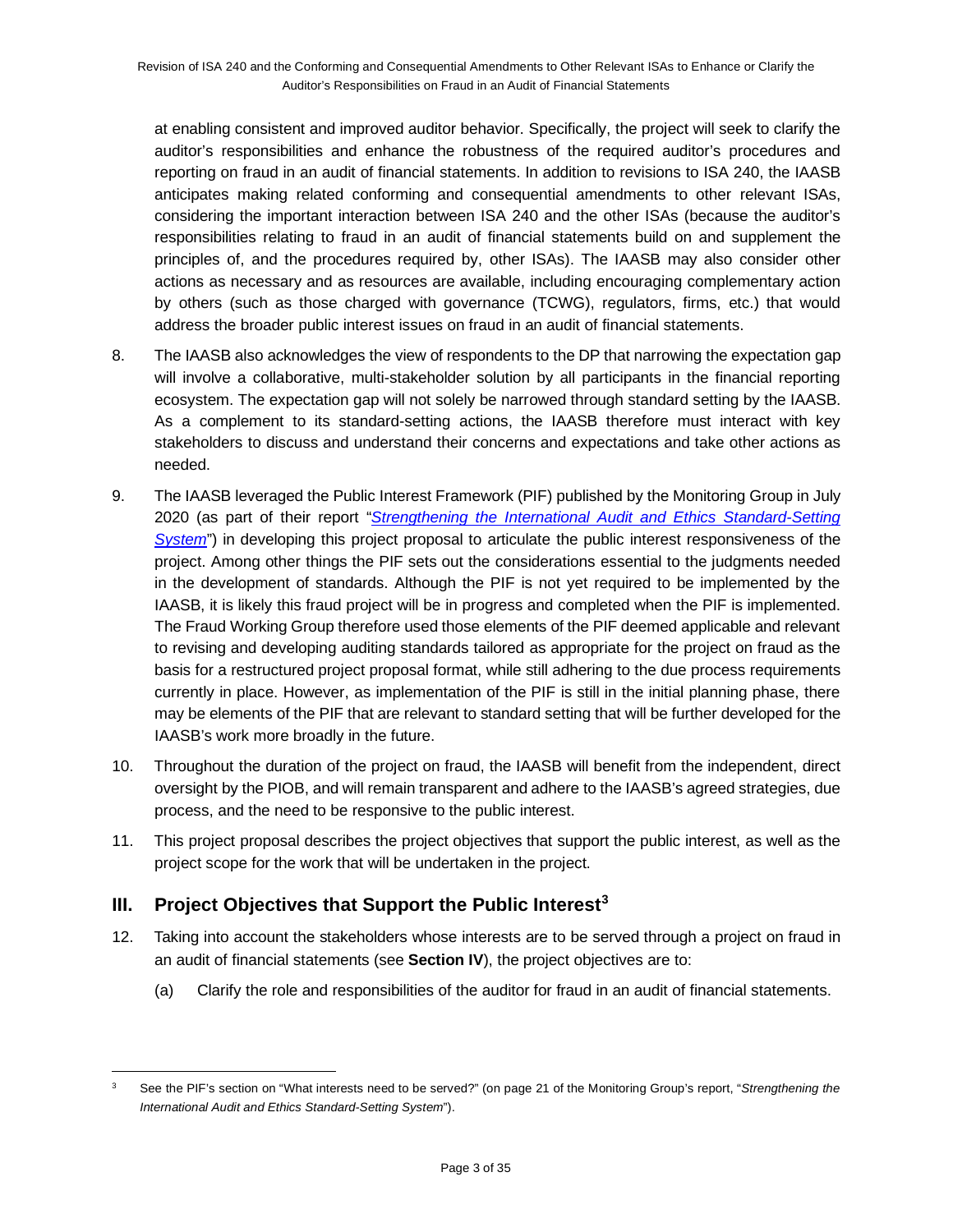- (b) Promote consistent behavior and facilitate effective responses to identified risks of material misstatement due to fraud through strengthening ISA 240 to establish more robust requirements and enhance and clarify application material where necessary.
- (c) Enhance ISA 240 to reinforce the importance, throughout the audit, of the appropriate exercise of professional skepticism in fraud-related audit procedures.
- (d) Enhance transparency on fraud-related procedures where appropriate, including strengthening communications with TCWG and the reporting requirements in ISA 240 and other relevant ISAs.
- 13. The IAASB has the view that these project objectives capture an effective response to stakeholders' needs, that have been identified in the information gathering and research process undertaken, and will contribute to the continued relevance and credibility of the ISAs in supporting quality financial reporting. It is recognized that this project is focused on standard setting through revising ISA 240 and conforming and consequential amendments to other relevant ISAs. The IAASB's standardsetting actions alone are likely to be insufficient in addressing the expectation gap. Therefore, in addition to standard-setting, the IAASB will also coordinate with other relevant stakeholders, as appropriate, to address the broad range of concerns and expectations expressed in our information gathering and research phase (see *other actions* in paragraphs 29–31).

### **IV. Stakeholders Impacted by a Project on Fraud**

- 14. This project will aim to serve the interests of all relevant stakeholders by addressing key issues identified by the IAASB's stakeholders related to ISA 240.
- 15. The five broad stakeholder groups,<sup>[4](#page-3-0)</sup> who will be impacted by a project to enhance and clarify ISA 240 include:
	- "*Users of financial statements* ("the users") mainly investors, lenders, and other creditors, who rely on the audited financial statements to make resource allocation decisions.
	- The *profession* all auditors and assurance providers, and other professional accountants in public practice and business who apply the standards.
	- Those in charge of *adoption, implementation and enforcement* of the standards as well as monitoring of the capital markets who rely on such standards– including national standard setters, regulators and audit inspectors, market authorities, public sector bodies, and professional accountancy organizations.
	- *Preparers* management and professional accountants in business, for entities of all sizes, in either the public or private sectors, as well as those charged with governance (e.g., audit committees who oversee the audit process), the latter group being relevant to addressing the information asymmetries among different parties involved in the functioning of companies, and who also provide the basis for the auditor's work.
	- *Other users* the reliability of financial and non-financial information affects a very wide range of interests in society, including consumers, taxpayers, employees, competition and prudential

<span id="page-3-0"></span><sup>4</sup> These five broad stakeholder groups are explained in the PIF's section on "For whom are standards developed?" (on pages 20- 21 of the Monitoring Group's report, "*Strengthening the International Audit and Ethics Standard-Setting System*").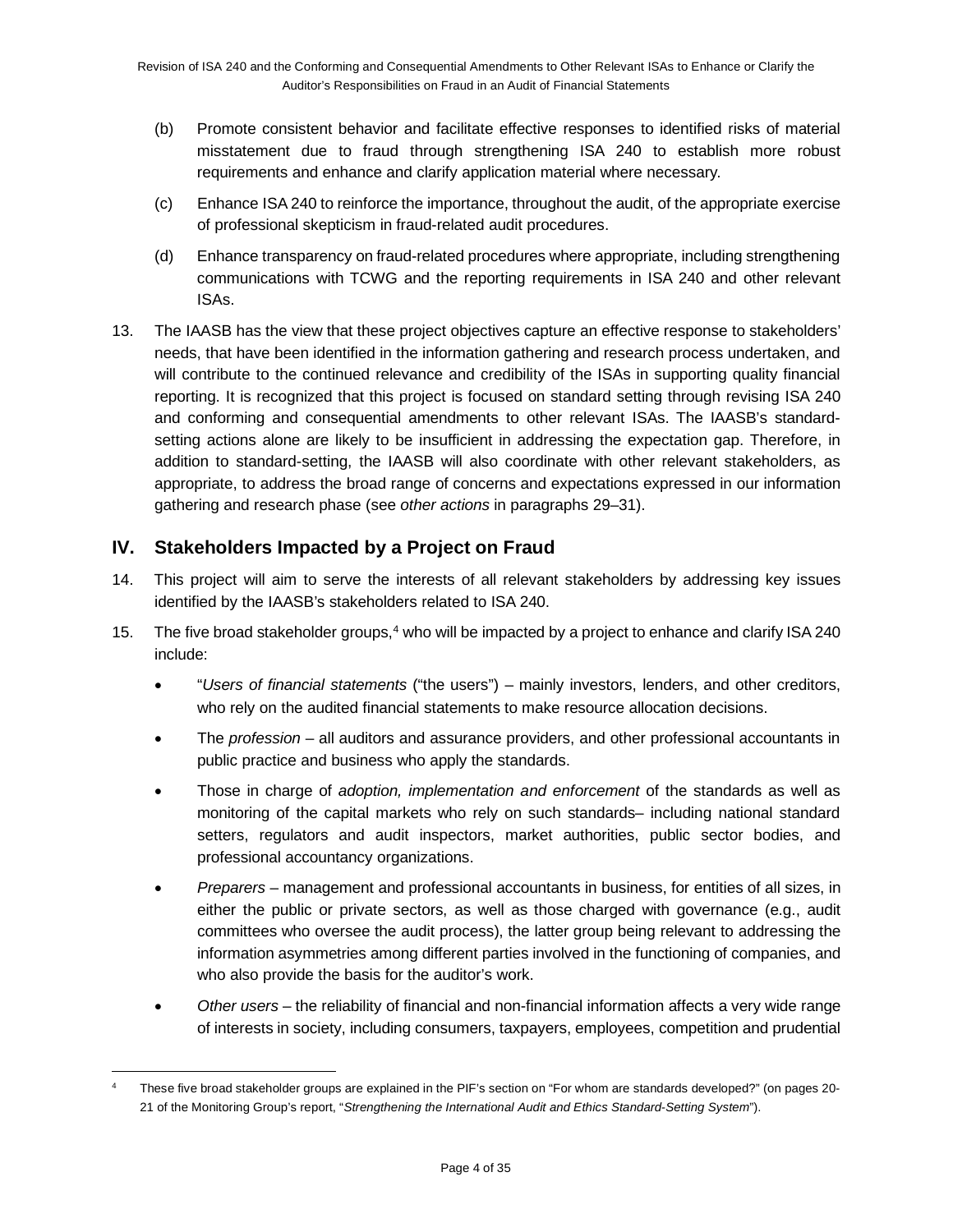authorities, central banks and bodies in charge of financial stability oversight, and those granting public contracts."

- 16. In line with the PIF,<sup>[5](#page-4-0)</sup> standard setting that is in the public interest requires a process that elicits views from all stakeholders, with a focus on assessing the merits of the various stakeholder views, irrespective of whether the views are a majority or a minority. The public interest of standards cannot be ensured through a mere aggregation of all stakeholder interests, rather the public interest requires weighing and balancing all stakeholder views.
- 17. In order to address the public interest as contemplated by the PIF, and to achieve the objectives of this project proposal, the project on fraud will:
	- (a) Consider all stakeholder input and identify the different stakeholder interests that affect the overall objectives that will achieve the public interest;
	- (b) Appropriately weigh the input in terms of the public interest impact of the relative stakeholder interests;[6](#page-4-1) and
	- (c) Appropriately balance alternative outcomes in terms of the expected responsiveness to the public interest.[7](#page-4-2)

Although the PIF sets out a framework for how the public interest will be addressed, the approach to the consideration of stakeholder interests and how they are weighed is largely consistent with how stakeholder input is currently considered on IAASB projects (i.e., judgment is applied).

### **V. Key Issues Identified that Will be Addressed by a Project on Fraud[8](#page-4-3)**

- 18. The needs of the IAASB's stakeholders, which embody the public interest for this project, have been identified and are described in this project proposal as the "key issues."
- 19. These key issues have been identified through the extensive information gathering and research activities described in **Section II** (and **Appendix A**), and have been discussed with the IAASB in 2020 and 2021. The following key issues recognize the input of stakeholders and the resulting call to strengthen, enhance and clarify ISA 240:
	- (a) *Role and responsibilities of the auditor on fraud in an audit of financial statements*
		- (i) The introductory paragraphs in ISA 240 explaining the inherent limitations of an audit can be misleading and result in misunderstanding of the auditor's obligations.
		- (ii) A need has been expressed to clarify and emphasize the auditor's responsibilities regarding fraud in an audit of financial statements.

<span id="page-4-0"></span><sup>5</sup> See the PIF's sections on "For whom are standards developed?" and "How is the public interest responsiveness of a standard assessed?" (on pages 20-21 and 23-24, respectively, of the Monitoring Group's report, "*Strengthening the International Audit and Ethics Standard-Setting System*").

<span id="page-4-1"></span>This project will recognize the importance of all stakeholders but will focus on users of audited financial statements. See the PIF's section on "For whom are standards developed?" (on pages 20-21 of the Monitoring Group's report, "*Strengthening the International Audit and Ethics Standard-Setting System*").

<span id="page-4-2"></span> $7$  See the PIF's section on "How are the interests of users best served?" (on pages 21-22 of the Monitoring Group's report, "*Strengthening the International Audit and Ethics Standard-Setting System*").

<span id="page-4-3"></span><sup>8</sup> See Appendix A, *Basis for Project Proposal on Fraud*.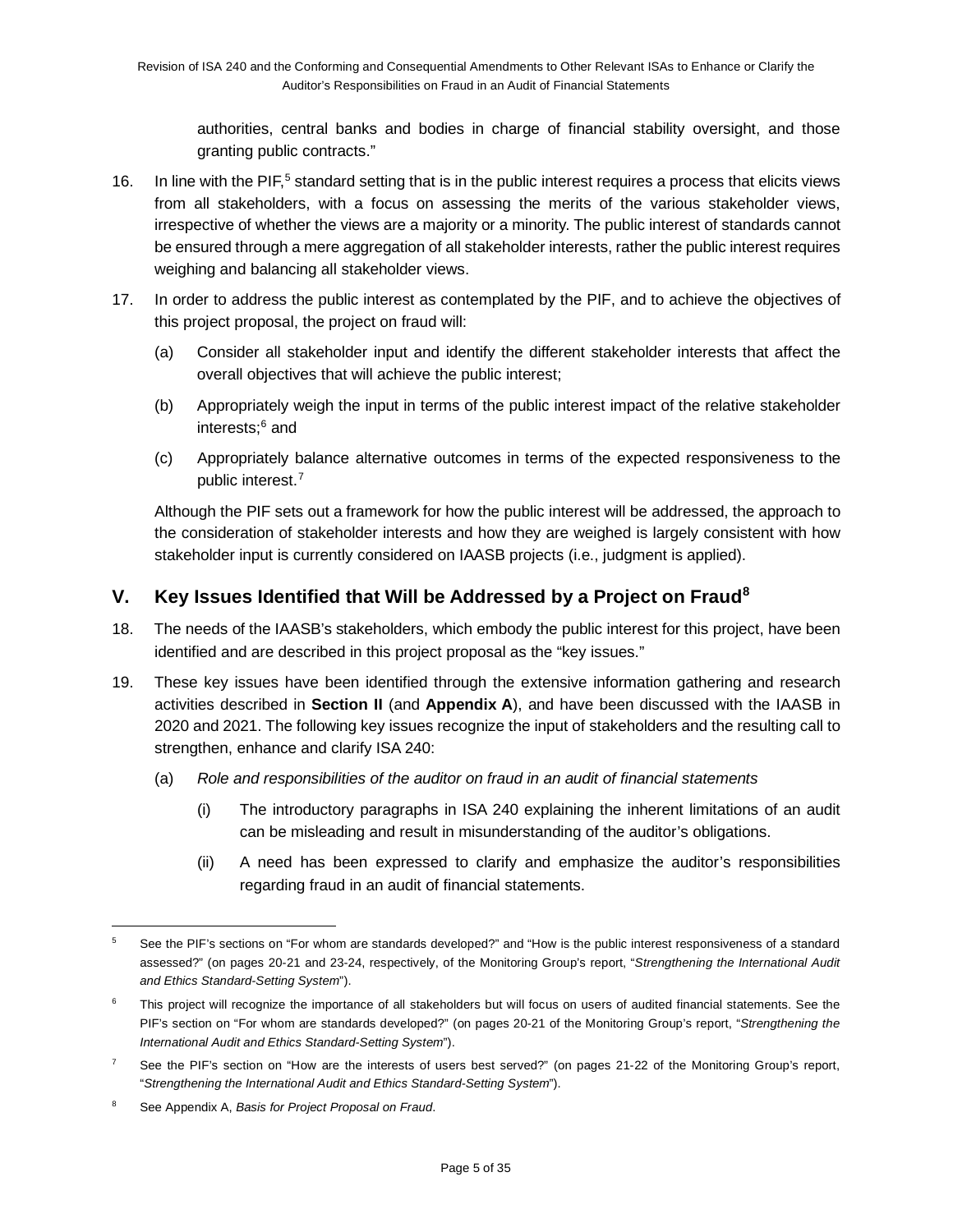- (iii) There are terms and concepts associated with fraud, such as bribery, corruption, and money laundering, that are not directly addressed in the definition of fraud, and it has been noted that it is therefore unclear whether the auditor's procedures extend to include work related to such terms and concepts.
- (iv) Calls for the auditor undertaking more forensic type procedures, or the need for forensic specialists on all, or some, audits have been made due to the increasing use of forensic procedures on audits, including by forensic specialists.
- (b) *Identifying and assessing risks of material misstatement due to fraud*
	- (i) The auditor's risk identification and assessment process as it relates to fraud should be more robust (including that many aspects of the enhanced risk identification and assessment procedures in ISA 315 (Revised 201[9](#page-5-0))<sup>9</sup> have not been reflected in ISA 240).
	- (ii) The engagement team discussion is not sufficiently robust with respect to the auditor's considerations of fraud throughout the audit.
- (c) *Responses to the assessed risks of material misstatement due to fraud*
	- (i) The auditor's responses to the assessed risks of material misstatement due to fraud should be more robust.
	- (ii) The auditor is inappropriately relying on written representations provided by management addressing fraud in the entity (i.e., clarity is needed that written representations do not relieve the auditor of the responsibility to appropriately respond to the assessed risks of material misstatement due to fraud).
- (d) *Use of technology*
	- (i) ISA 240 needs to consider the impact of the entity's ability to use technology to enable fraudulent activity on the auditor's procedures.
	- (ii) ISA 240 needs to be modernized for the auditor's considerations about how new and evolving technologies, and current practice, impacts the auditor's procedures when considering fraud.
- (e) *Relationship between and linkage of ISA 240 with respect to ISA 250 (Revised)[10](#page-5-1) and the other ISAs* 
	- (i) The relationship between ISA 240 and ISA 250 (Revised) is unclear, i.e., more clarity is needed if a fraud is identified or suspected, whether the auditor is performing procedures to comply with ISA 240 or ISA 250 (Revised).
	- (ii) The relationship between ISA 240 and other ISAs (e.g., standards addressing quality management, written representations, and external confirmations) should be clarified to promote an integrated risk-based approach with respect to fraud.

<span id="page-5-0"></span><sup>9</sup> ISA 315 (Revised 2019), *Identifying and Assessing the Risks of Material Misstatement*

<span id="page-5-1"></span><sup>10</sup> ISA 250 (Revised), *Consideration of Laws and Regulations in an Audit of Financial Statements*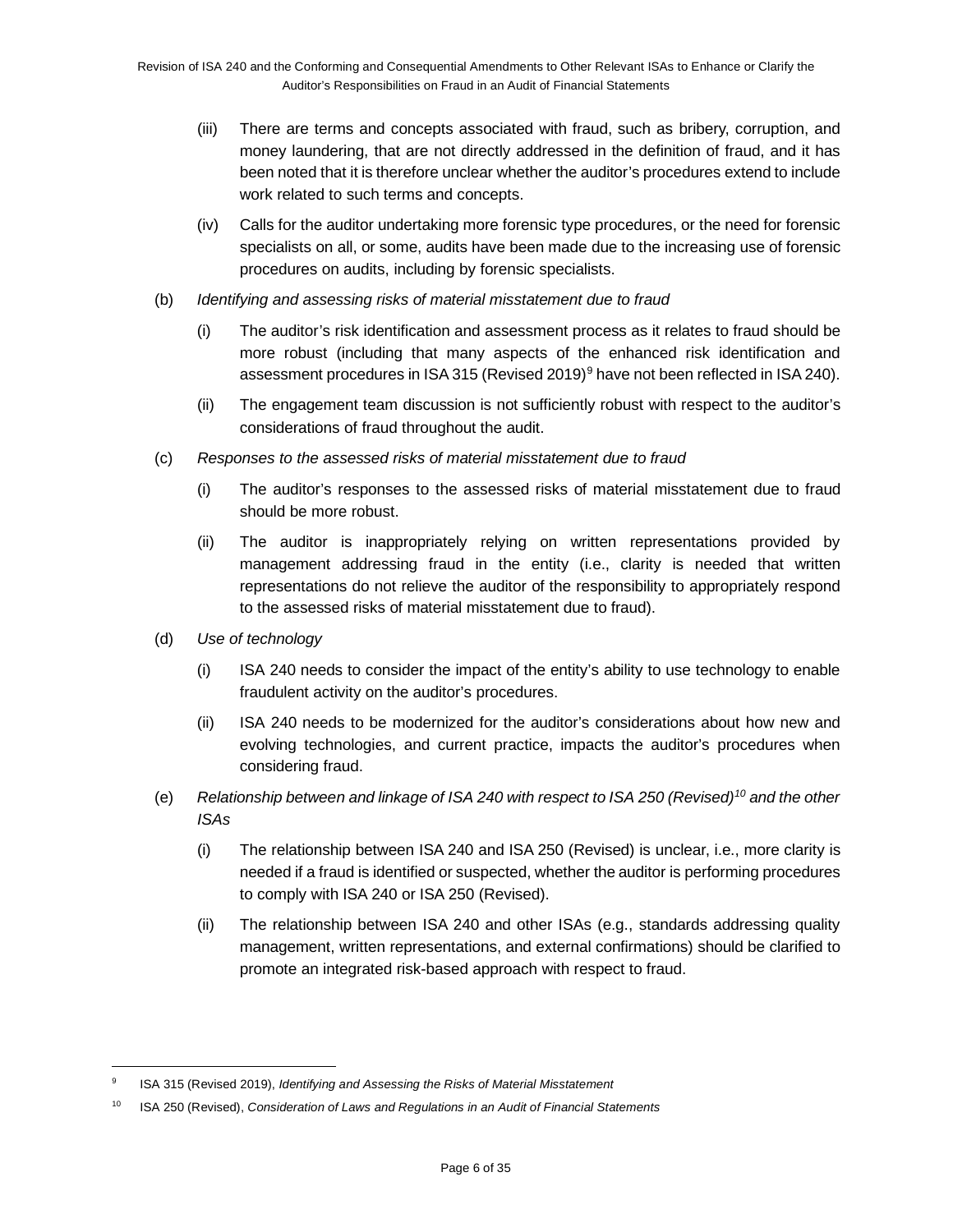#### (f) *Specific fraud-related audit procedures*

- (i) Journal entries uncertainty about how to select which journal entries to test that has resulted in inconsistent application.
- (ii) Presumption of fraud risk in revenue recognition it is not clear when it may, or may not, be appropriate to rebut the presumption of fraud risk in revenue recognition, which has resulted in inconsistent application.
- (iii) Presumption of fraud risk in other account balances stakeholders have questioned whether the presumption of fraud risk should be extended to include other account balances, such as goodwill.
- (iv) Analytical procedures analytical procedures at the planning and completion stages of the audit are not robust enough to support the auditor's consideration of the risk of fraud and the planned audit response (nature, timing, extent of audit procedures).
- (v) Fraud is identified or suspected lack of clarity around the auditor's response in such circumstances.
- (vi) Unpredictability of audit procedures unclear as to the required actions or types of fraudrelated procedures to be undertaken by the auditor.
- (vii) Non-material fraud clarity is needed with respect to the auditor's responsibilities and whether more should be done when a possible non-material fraud is identified or suspected.
- (viii) Third party fraud clarity is needed around the auditor's actions with respect to third party fraud.
- (ix) Audit documentation clarity is needed on what needs to be documented for fraud when identifying and assessing the risk of material misstatement, performing audit procedures and concluding.
- (x) External confirmations clarity is needed as to whether the external confirmation process, as relevant to the auditor's considerations on fraud, should be more robust.
- (g) *Professional skepticism*
	- (i) The appropriate exercise of professional skepticism needs to be reinforced, including reminding the auditor of the importance of remaining alert to conditions that may indicate possible fraud and maintaining professional skepticism throughout the audit.
- (h) *Transparency on the auditor's fraud-related procedures*
	- (i) The required communications with TCWG on fraud considerations may not be sufficiently robust in the current environment, including that such communications relating to fraud matters are not presently explicitly required throughout the audit.
	- (ii) The auditor's report may not be transparent enough about the auditor's fraud-related responsibilities and procedures.

The additional clarification of specific areas of focus as noted by the stakeholders under each of the key issues described above will be addressed by the IAASB through standard setting, development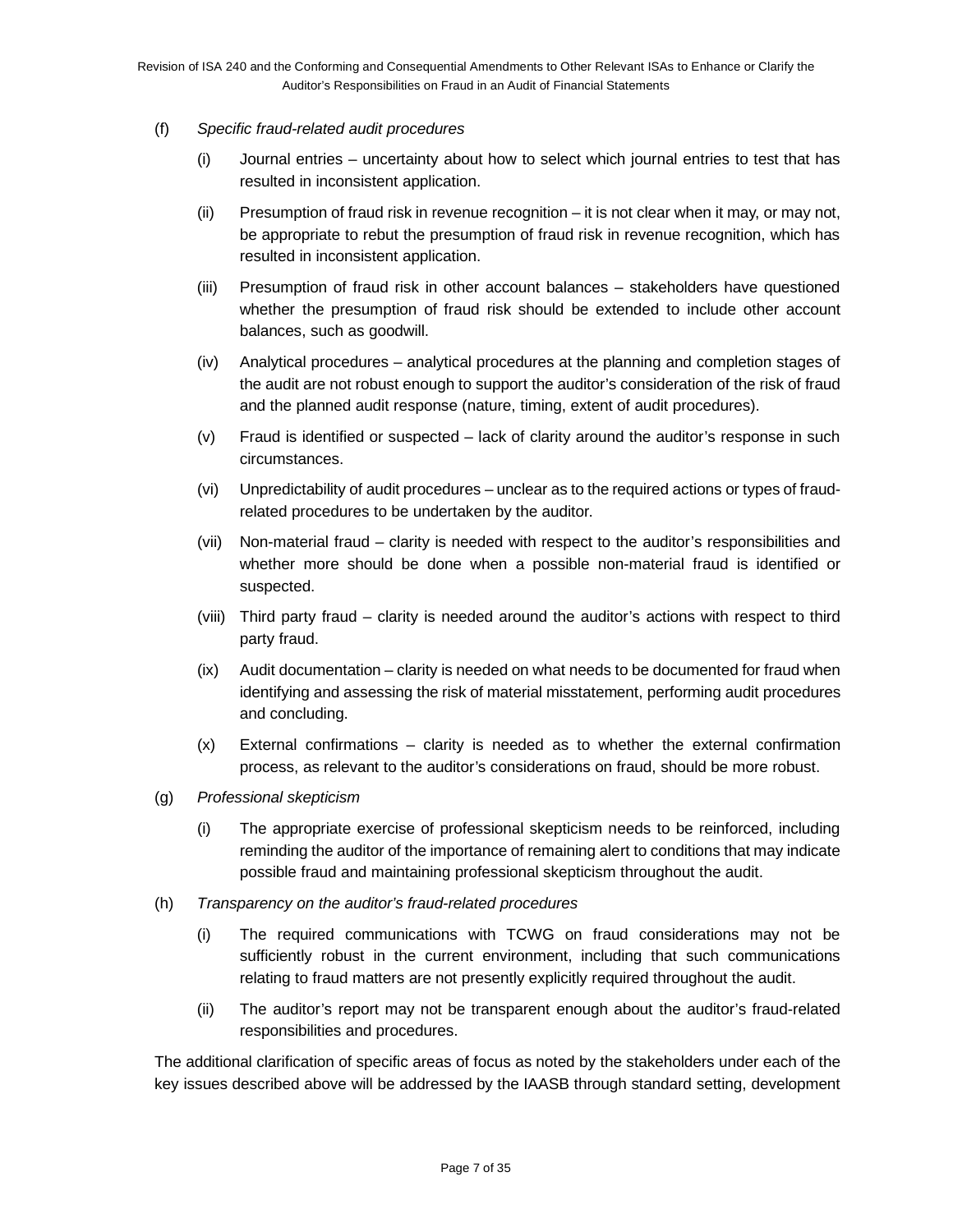of non-authoritative guidance or other actions, as outlined in the proposed actions in paragraphs 25 and 29-31, respectively.

### **VI. Scope of the Project on Fraud**

- 20. The IAASB is committed to playing its role to instill confidence in financial reporting through activities within its remit, including revising, through strengthening, enhancing and clarifying, standards as needed, developing non-authoritative guidance, as well as outreach and continued dialogue to encourage action by others in the financial reporting ecosystem who also have a role to play.
- 21. It is intended that a project by the IAASB on the auditor's considerations on fraud will contribute to continued trust in the financial reporting process by serving the needs of those stakeholders described in paragraph 15 above through addressing the key issues identified (as explained in paragraph 19). The table below summarizes the proposed actions to address the key issues identified. Each of the proposed actions described in this section correspond to the key issues identified (described in **Section V** above).
- 22. The proposed actions to address the key issues identified include:
	- (a) Standard Setting (**S**) *–* Revising, through enhancing or clarifying, ISA 240 and the conforming and consequential amendments to other relevant ISAs.<sup>[11](#page-7-0)</sup>
	- (b) Non-Authoritative Guidance (**NAG**) *–* Developing *s*upporting materials that are non-authoritative (i.e., outside of the ISAs).<sup>[12](#page-7-1)</sup>
	- (c) Other Actions Initiatives of an educational nature or other outreach where within the remit of the IAASB, and engagement with others (including continued dialogue and engagement with others in the financial reporting ecosystem on issues that relate to actions that are not within or solely within the IAASB's remit).

#### *Standard Setting and Non-Authoritative Guidance*

23. Without pre-judging any matters that the Fraud Task Force may bring to the IAASB for discussion in the project, the table below includes a description of the proposed actions through standard setting and the development of non-authoritative guidance to address the key issues identified in **Section V** above. The proposed actions set out below to address the identified key issues are intended to provide a roadmap for the IAASB's actions, however in developing changes, the nature or extent of the actions needed may vary as the revisions to ISA 240 are developed.

<span id="page-7-0"></span><sup>11</sup> (**S**) addresses requirements or application material in ISA 240 (unless otherwise indicated such as the introductory paragraphs). This project proposal also recognizes that as these proposed actions are executed, the Fraud Task Force's understanding about issues may evolve, requiring, for example, that a proposed action that was focused on application material may need to be expanded to also address a requirement(s). Proposed standard-setting actions are the focus of the project. The timeline for the development of the revisions is set out in paragraph 35.

<span id="page-7-1"></span><sup>&</sup>lt;sup>12</sup> (NAG) includes non-authoritative support material as contemplated in Component IV(B) of the IAASB's Framework for Activities. This is in addition to any first-time implementation guide that would be issued after the revision of ISA 240 and is targeted to address the relevant topic (i.e., Frequently Asked Questions (FAQs) or diagrams / flow-charts or similar in nature). Proposed actions for the development of non-authoritative guidance shaded in light gray in the table in paragraph 25 indicate a lower order of prioritization relative to the proposed standard-setting actions (which are the focus of this project), and for which the timing will be dependent on the need for such guidance and the resources available at that time to develop the material. The possible timing for the development of non-authoritative guidance is set out in paragraph 35.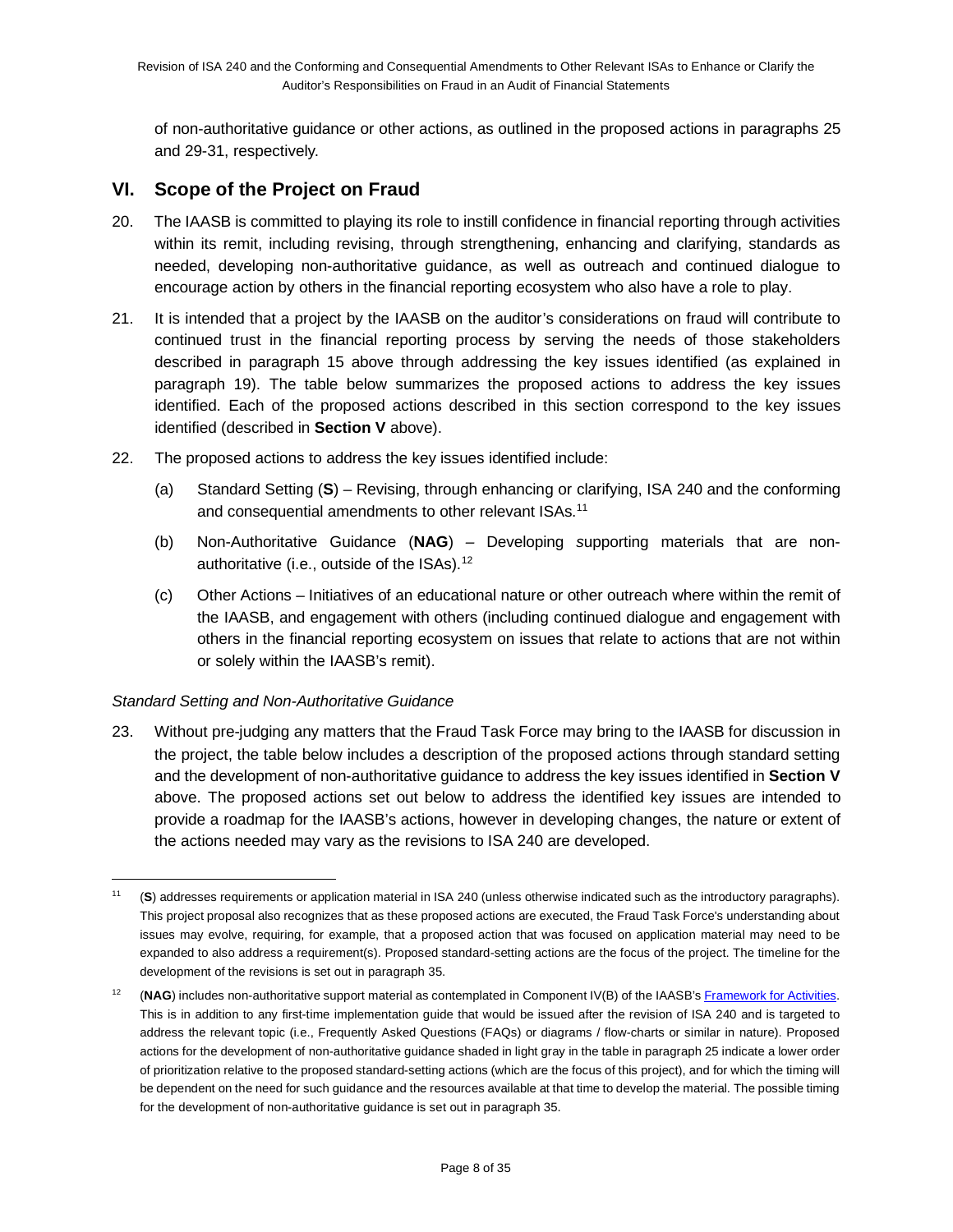- 24. The IAASB's remit is to develop high-quality auditing standards, and the focus of the project, as set out in the table below, is on standard-setting activities. However, the IAASB also recognizes the role of others in the financial reporting ecosystem and the importance of encouraging action by others too. Other actions that form part of this project proposal are explained below the table.
- 25. The proposed actions within the scope of a project to revise ISA 240 include:

| Ref.           | Key Issue(s) Identified                                    |              | <b>Proposed</b><br><b>Action(s)</b> | <b>Details of Proposed Action(s)</b>                                                                                                                                                                                                                                                                                                          |
|----------------|------------------------------------------------------------|--------------|-------------------------------------|-----------------------------------------------------------------------------------------------------------------------------------------------------------------------------------------------------------------------------------------------------------------------------------------------------------------------------------------------|
|                | (See paragraph 19)                                         | $\mathbf{s}$ | <b>NAG</b>                          |                                                                                                                                                                                                                                                                                                                                               |
| А.             | financial statements.                                      |              |                                     | Project Objective: Clarify the role and responsibilities of the auditor for fraud in an audit of                                                                                                                                                                                                                                              |
| $\mathbf{1}$   | Role and responsibilities of<br>the auditor on fraud in an | X            |                                     | Introductory Paragraphs in ISA 240 - Emphasis<br>on the Auditor's Responsibilities                                                                                                                                                                                                                                                            |
|                | audit of financial<br>statements                           |              |                                     | Enhance and clarify the introductory paragraphs in<br>ISA 240 to emphasize the auditor's responsibilities<br>regarding fraud, including:                                                                                                                                                                                                      |
|                |                                                            |              |                                     | Considering changes and enhancements made<br>by others in different jurisdictions in their<br>equivalent of ISA 240 to reduce the ambiguity<br>between the inherent limitations of an audit and<br>the auditor's responsibilities for fraud in an<br>audit of financial statements.                                                           |
|                |                                                            |              |                                     | Considering whether to provide context for the<br>auditor's responsibilities by explaining the<br>responsibilities of others in the financial<br>reporting ecosystem (relevant to the financial<br>statement audit) within the introductory<br>paragraphs.                                                                                    |
|                |                                                            |              |                                     | Considering whether the auditor's<br>responsibilities should be placed prior to the<br>description of inherent limitations of an audit.                                                                                                                                                                                                       |
| $\overline{2}$ |                                                            | X            |                                     | <b>Application Material - Definition of Fraud</b>                                                                                                                                                                                                                                                                                             |
|                |                                                            |              |                                     | Enhance application material to clarify how concepts<br>such as bribery and corruption, and money<br>laundering, relate to the definition of fraud for<br>purposes of an audit of financial statements,<br>including consideration of the most appropriate<br>standard for this application material (i.e., ISA 240 or<br>ISA 250 (Revised)). |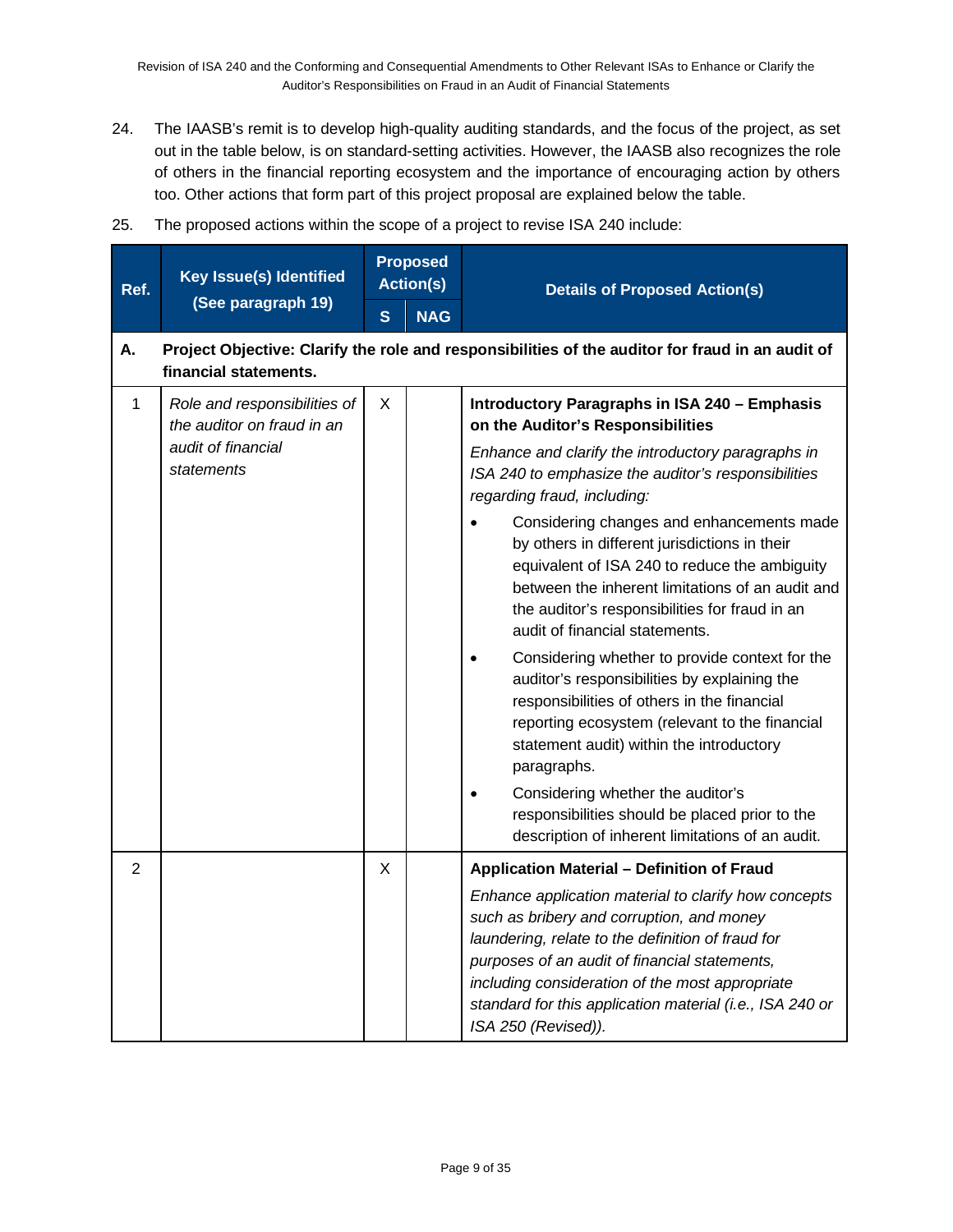| Ref. | Key Issue(s) Identified                        | <b>Proposed</b><br><b>Action(s)</b> |            | <b>Details of Proposed Action(s)</b>                                                                                                                                                                                                                                     |
|------|------------------------------------------------|-------------------------------------|------------|--------------------------------------------------------------------------------------------------------------------------------------------------------------------------------------------------------------------------------------------------------------------------|
|      | (See paragraph 19)                             | $\mathbf{s}$                        | <b>NAG</b> |                                                                                                                                                                                                                                                                          |
| 3    |                                                | Χ                                   |            | Requirements and Application Material -<br><b>Specialized Skills</b><br>Consider enhancing requirements and application<br>material in ISA 240 on the need for specialized skills<br>(including forensic skills):                                                        |
|      |                                                |                                     |            | Consider a new requirement and enhanced<br>application material for those circumstances<br>when it is appropriate for the auditor to<br>"consider the need for specialized skills,<br>including forensic skills" to assist with audit<br>procedures, such as:            |
|      |                                                |                                     |            | When performing risk identification and<br>$\circ$<br>assessment. In doing so, consider how<br>this links to the revised requirements in<br>ISA 220 (Revised) <sup>13</sup> for adequate<br>resources for the engagement.                                                |
|      |                                                |                                     |            | When there is identified or suspected<br>O<br>fraud.                                                                                                                                                                                                                     |
|      |                                                |                                     |            | Consider how scalability of a new requirement<br>can be achieved by taking into the account the<br>nature and circumstances of auditors to have<br>access to such specialized skills, in particular,<br>auditors of less complex entities (LCEs).                        |
|      |                                                |                                     |            | Consider how to describe "forensic skills," in<br>light of comments that this term is not<br>commonly understood (i.e., clarify what may<br>qualify as forensic skills).                                                                                                 |
|      |                                                |                                     |            | Consider changes made by others in different<br>jurisdictions relating to the use of specialized<br>skills.                                                                                                                                                              |
| В.   | necessary.                                     |                                     |            | Project Objective: Promote consistent behavior and facilitate effective responses to<br>identified risks of material misstatement due to fraud through strengthening ISA 240 to<br>establish more robust requirements and enhance and clarify application material where |
| 4    | Identifying and assessing<br>risks of material | X.                                  |            | Requirements and Application Material -<br><b>Identifying and Assessing Risks of Material</b>                                                                                                                                                                            |

<span id="page-9-0"></span><sup>13</sup> ISA 220 (Revised), *Quality Management for an Audit of Financial Statements*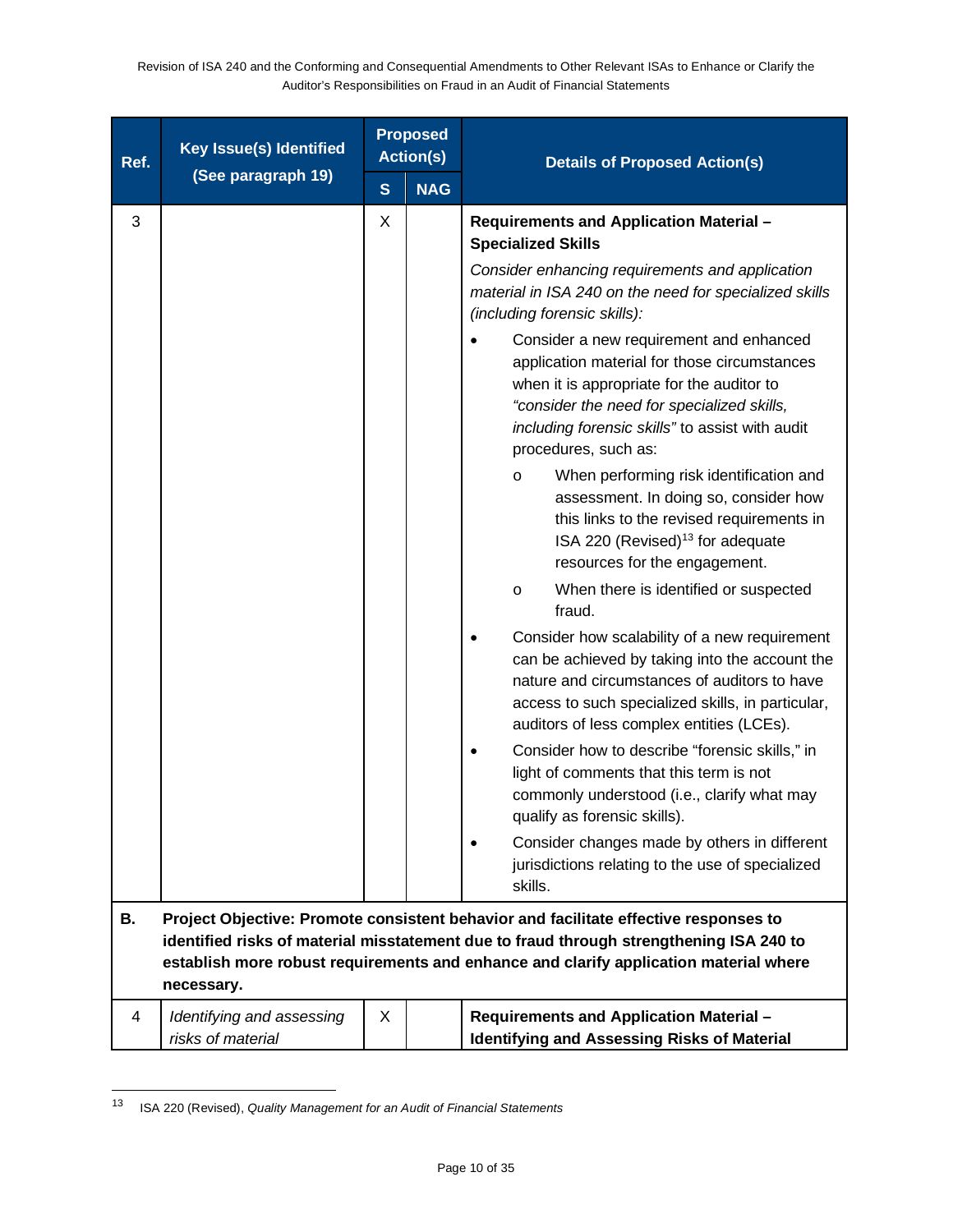| Ref. | <b>Key Issue(s) Identified</b> | <b>Proposed</b><br><b>Action(s)</b> |            | <b>Details of Proposed Action(s)</b>                                                                                                                                                                                                                                                                                          |
|------|--------------------------------|-------------------------------------|------------|-------------------------------------------------------------------------------------------------------------------------------------------------------------------------------------------------------------------------------------------------------------------------------------------------------------------------------|
|      | (See paragraph 19)             | S                                   | <b>NAG</b> |                                                                                                                                                                                                                                                                                                                               |
|      | misstatement due to fraud      |                                     |            | <b>Misstatement</b>                                                                                                                                                                                                                                                                                                           |
|      |                                |                                     |            | Enhance and clarify requirements and application<br>material in ISA 240 to incorporate recent changes in<br>ISA 315 (Revised 2019) to make fraud risk<br>identification and assessment more robust, including:                                                                                                                |
|      |                                |                                     |            | Developing explicit fraud considerations in risk<br>assessment procedures                                                                                                                                                                                                                                                     |
|      |                                |                                     |            | Clarifying that risk assessment procedures in<br>ISA 240 are not separate from those in ISA<br>315 (Revised 2019).                                                                                                                                                                                                            |
|      |                                |                                     |            | Enhancing the requirements to consider<br>information obtained from acceptance and<br>continuance when obtaining an understanding<br>of the entity and its environment, etc.                                                                                                                                                  |
|      |                                |                                     |            | Describing the auditor's specific considerations<br>relating to fraud when obtaining an<br>understanding of the entity and its<br>environment, the applicable financial reporting<br>framework and the entity's system of internal<br>control in accordance with ISA 315 (Revised<br>2019), with an emphasis on, for example: |
|      |                                |                                     |            | The entity's corporate culture.<br>$\circ$                                                                                                                                                                                                                                                                                    |
|      |                                |                                     |            | Entity's key performance indicators<br>$\circ$<br>(KPIs).                                                                                                                                                                                                                                                                     |
|      |                                |                                     |            | Employee performance measures and<br>$\circ$<br>incentive compensation policies.                                                                                                                                                                                                                                              |
|      |                                |                                     |            | The entity's risk assessment process.<br>$\circ$                                                                                                                                                                                                                                                                              |
|      |                                |                                     |            | Specific control activities to prevent and<br>$\circ$<br>detect fraud.                                                                                                                                                                                                                                                        |
|      |                                |                                     |            | Other information, e.g., matters the<br>$\circ$<br>auditor is aware of based on the<br>performance of procedures in<br>accordance with ISA 720 (Revised) <sup>14</sup> or<br>the auditor's knowledge obtained<br>throughout the audit.                                                                                        |

<span id="page-10-0"></span><sup>14</sup> ISA 720 (Revised), *The Auditor's Responsibilities Relating to Other Information*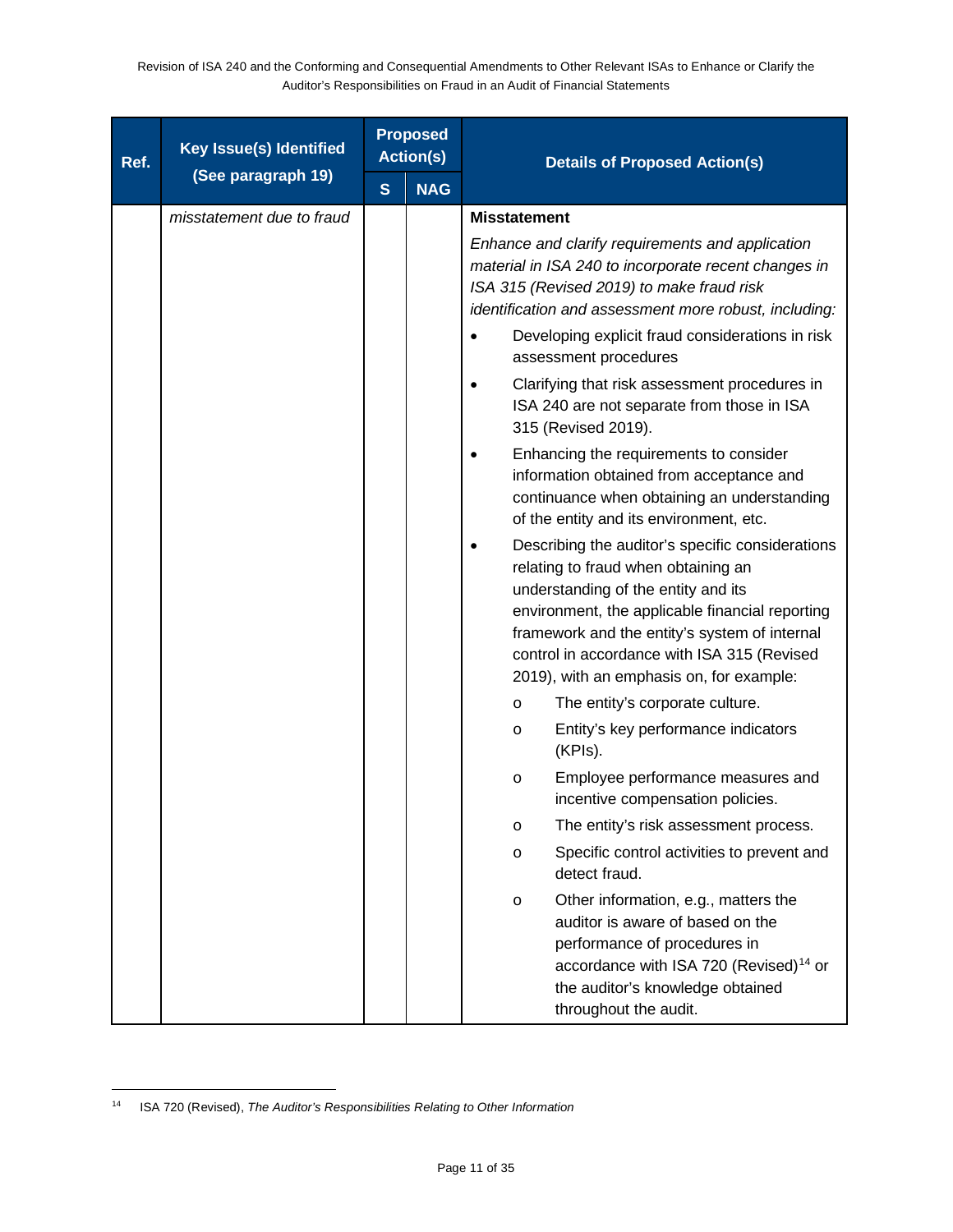| Ref. | Key Issue(s) Identified |              | <b>Proposed</b><br><b>Action(s)</b> | <b>Details of Proposed Action(s)</b>                                                                                                                                                                                                                                                                                                                                                                                                                                                                                                                                                  |
|------|-------------------------|--------------|-------------------------------------|---------------------------------------------------------------------------------------------------------------------------------------------------------------------------------------------------------------------------------------------------------------------------------------------------------------------------------------------------------------------------------------------------------------------------------------------------------------------------------------------------------------------------------------------------------------------------------------|
|      | (See paragraph 19)      | $\mathbf{s}$ | <b>NAG</b>                          |                                                                                                                                                                                                                                                                                                                                                                                                                                                                                                                                                                                       |
|      |                         |              |                                     | Updating the fraud risk factors currently<br>included in the Appendix to ISA 240 and<br>considering whether the fraud risk factors<br>should rather form part of the application<br>material.<br>Emphasizing in ISA 240 how fraud risk factors<br>influence the identified risks of material<br>misstatement due to fraud at the assertion<br>level, and therefore in designing a more<br>precise response to such a fraud risk.<br>Considering examples in ISA 240 to illustrate<br>the scalability of the requirements, for example<br>by providing examples that are more relevant |
|      |                         |              |                                     | to LCEs.                                                                                                                                                                                                                                                                                                                                                                                                                                                                                                                                                                              |
| 5    |                         | X            |                                     | Requirements and Application Material -<br><b>Engagement Team Discussion</b>                                                                                                                                                                                                                                                                                                                                                                                                                                                                                                          |
|      |                         |              |                                     | Enhance requirements and application material in<br>ISA 240 to make the engagement team discussion<br>on fraud considerations more robust, including                                                                                                                                                                                                                                                                                                                                                                                                                                  |
|      |                         |              |                                     | Enhancing requirements to require specific<br>topics to be included during the engagement<br>team discussion.                                                                                                                                                                                                                                                                                                                                                                                                                                                                         |
|      |                         |              |                                     | Enhancing application material in ISA 240 to<br>explain when it may be beneficial to hold<br>further engagement team discussion(s).                                                                                                                                                                                                                                                                                                                                                                                                                                                   |
|      |                         |              |                                     | Enhancing application material in ISA 240 for<br>when it may be beneficial for specialists<br>(including internal or external fraud specialists)<br>to attend engagement team discussion(s).                                                                                                                                                                                                                                                                                                                                                                                          |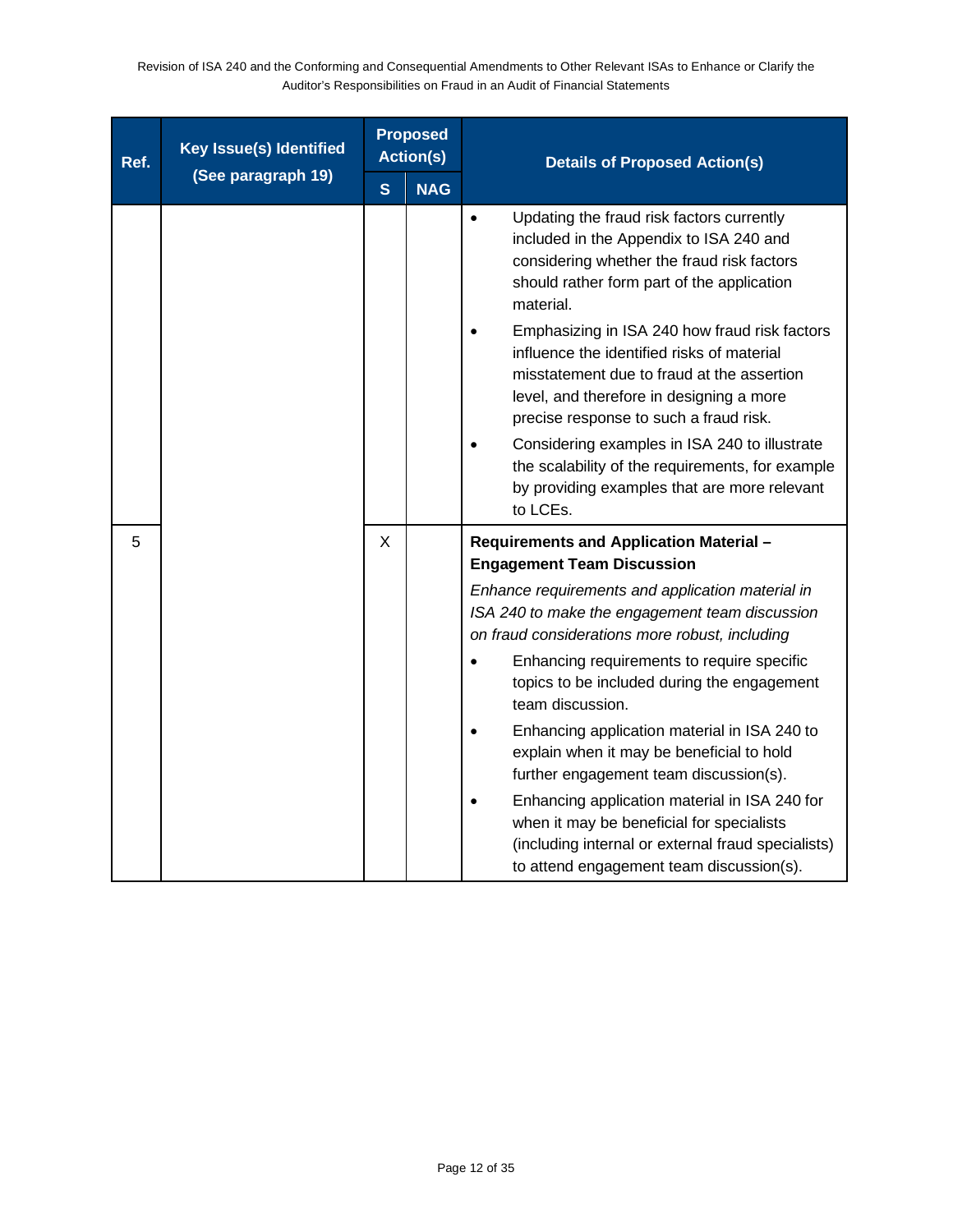| Ref.           | <b>Key Issue(s) Identified</b>                                              |   | <b>Proposed</b><br><b>Action(s)</b> | <b>Details of Proposed Action(s)</b>                                                                                                                                                                                                                                                                                                                                                                                                                                                                                                                                                                                                                                                                                                                                                                            |
|----------------|-----------------------------------------------------------------------------|---|-------------------------------------|-----------------------------------------------------------------------------------------------------------------------------------------------------------------------------------------------------------------------------------------------------------------------------------------------------------------------------------------------------------------------------------------------------------------------------------------------------------------------------------------------------------------------------------------------------------------------------------------------------------------------------------------------------------------------------------------------------------------------------------------------------------------------------------------------------------------|
|                | (See paragraph 19)                                                          | S | <b>NAG</b>                          |                                                                                                                                                                                                                                                                                                                                                                                                                                                                                                                                                                                                                                                                                                                                                                                                                 |
| 6              |                                                                             |   | X                                   | <b>Development of Non-Authoritative Guidance</b><br><b>Key Performance Indicators</b><br>Develop non-authoritative guidance around how<br>auditors can use common KPIs measuring an entity's<br>performance or success and compare them to<br>common targets and objectives or industry peers to<br>better inform auditors when performing procedures,<br>such as fraud risk assessment procedures and<br>journal entry testing.<br>Inquiries of Management and Others Within the<br><b>Entity Tailored for Fraud Considerations</b><br>Develop non-authoritative guidance on inquiries of<br>management and others within the entity tailored for<br>fraud considerations to help auditors ask the right<br>questions, which will better inform auditors when<br>performing procedures, such as the engagement |
| $\overline{7}$ | Responses to the<br>assessed risks of material<br>misstatement due to fraud | X |                                     | team discussion and analytical procedures.<br>Requirements and Application Material -<br>Responses to the Assessed Risks of Material<br><b>Misstatement</b><br>Enhance the requirements and application material in<br>ISA 240 to strengthen the auditor's responses to<br>assessed risks of material misstatement due to fraud,<br>as necessary in light of the proposed actions<br>addressing fraud risk identification and assessment<br>and other fraud-related procedures, including:<br>Considering a stand-back requirement in ISA<br>240 to evaluate all relevant audit evidence<br>obtained, whether corroborative or<br>contradictory, and whether sufficient<br>appropriate audit evidence has been obtained<br>in responding to the assessed risks of material<br>misstatement due to fraud.        |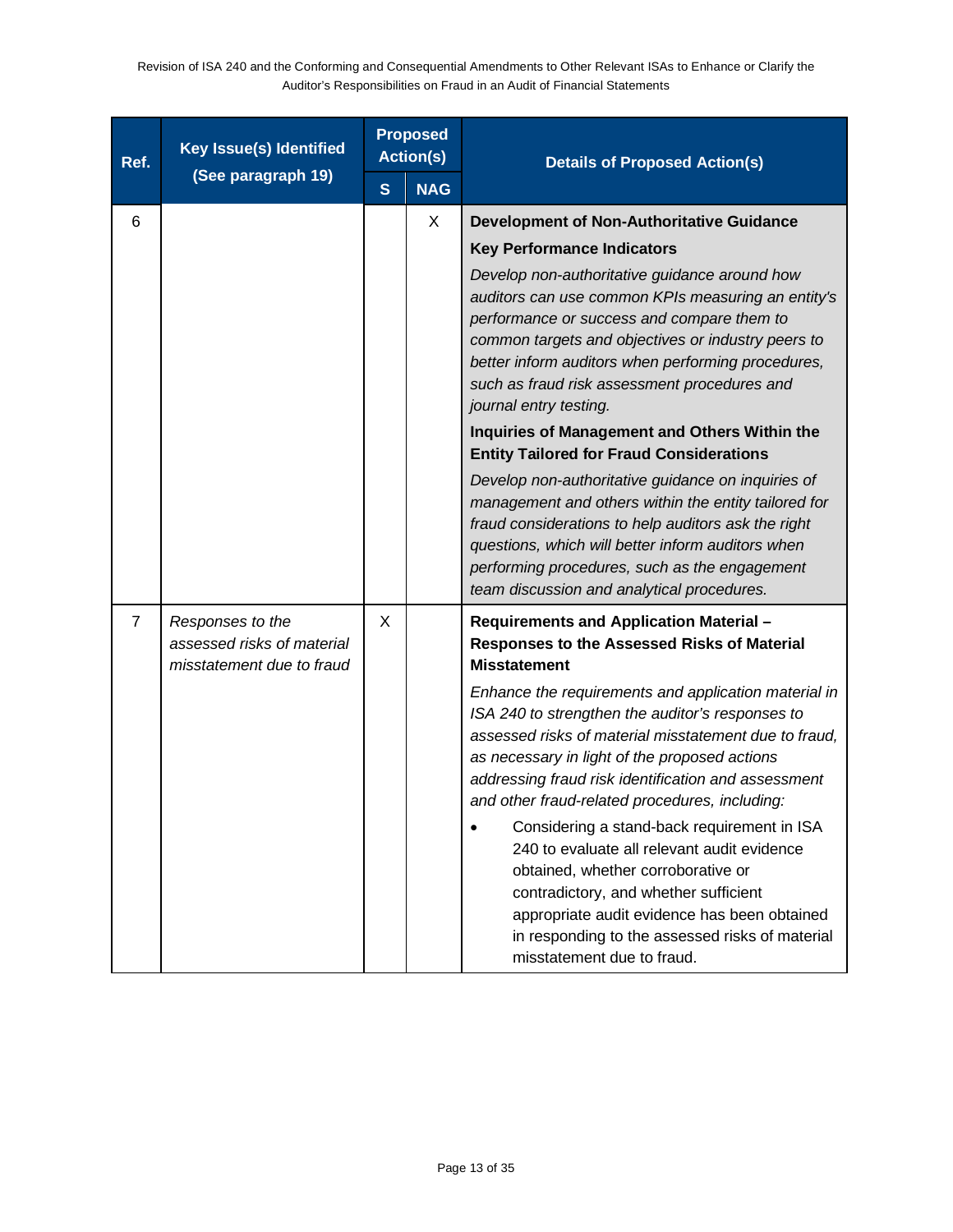| Ref. | Key Issue(s) Identified | <b>Proposed</b><br><b>Action(s)</b> |            | <b>Details of Proposed Action(s)</b>                                                                                                                                                                                                                                                 |
|------|-------------------------|-------------------------------------|------------|--------------------------------------------------------------------------------------------------------------------------------------------------------------------------------------------------------------------------------------------------------------------------------------|
|      | (See paragraph 19)      | $\mathbf{s}$                        | <b>NAG</b> |                                                                                                                                                                                                                                                                                      |
|      |                         |                                     |            | Enhancing application material in ISA 240 to<br>encourage emphasis on management bias<br>when considering the appropriateness of<br>accounting estimates from a fraud perspective<br>as well as improving the link to the procedures<br>required in ISA 540 (Revised). <sup>15</sup> |
| 8    |                         | X                                   |            | <b>Requirements and Application Material - Written</b><br><b>Representations from Management</b>                                                                                                                                                                                     |
|      |                         |                                     |            | Consider enhancing and clarifying the requirements<br>and application material for written representations<br>from management.                                                                                                                                                       |
| 9    | Use of technology       | X                                   |            | <b>Application Material - Technology</b><br><b>Considerations</b>                                                                                                                                                                                                                    |
|      |                         |                                     |            | Enhance application material in ISA 240 to reflect<br>and describe the use of technology to:                                                                                                                                                                                         |
|      |                         |                                     |            | Enable fraudulent activity (including<br>cybercrime).                                                                                                                                                                                                                                |
|      |                         |                                     |            | Perform fraud-related procedures by auditors.<br>In doing so, remaining mindful of maintaining a                                                                                                                                                                                     |
|      |                         |                                     |            | balance of not 'dating' the standard by referring to<br>technologies that may change and evolve, and<br>consulting with a technology expert(s) as needed.                                                                                                                            |
| 10   |                         |                                     | X          | Development of Non-Authoritative Guidance -<br><b>Technology Considerations in the Current</b><br><b>Environment</b>                                                                                                                                                                 |
|      |                         |                                     |            | Develop, as needed, further non-authoritative<br>guidance that supports the application of ISA 240 in<br>light of technologies in the current environment.                                                                                                                           |

<span id="page-13-0"></span><sup>15</sup> ISA 540 (Revised), *Auditing Accounting Estimates and Related Disclosures*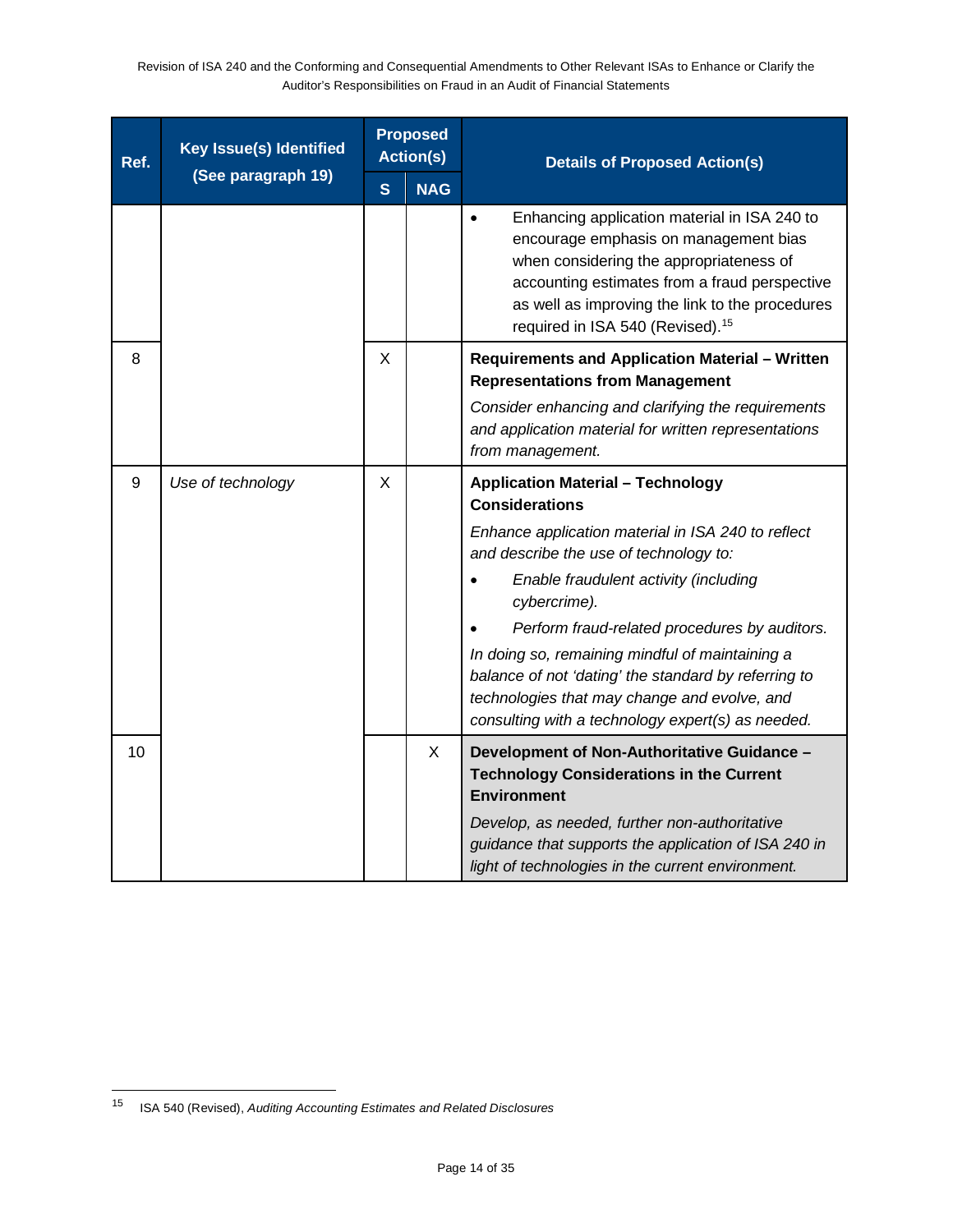| Ref. | Key Issue(s) Identified                                                                              |              | <b>Proposed</b><br><b>Action(s)</b> | <b>Details of Proposed Action(s)</b>                                                                                                                                                                                                                                                    |
|------|------------------------------------------------------------------------------------------------------|--------------|-------------------------------------|-----------------------------------------------------------------------------------------------------------------------------------------------------------------------------------------------------------------------------------------------------------------------------------------|
|      | (See paragraph 19)                                                                                   | $\mathbf{s}$ | <b>NAG</b>                          |                                                                                                                                                                                                                                                                                         |
| 11   | Relationship between and<br>linkage of ISA 240 with<br>respect to ISA 250<br>(Revised) and the other | X            |                                     | <b>Introductory Paragraphs and Application Material</b><br>in ISA 240 - Relationship Between ISA 240 and<br>ISA 250 (Revised), and Other ISAs<br>Enhance the introductory paragraphs and consider                                                                                       |
|      | <b>ISAs</b>                                                                                          |              |                                     | application material in ISA 240 to clarify the<br>relationship between ISA 240 and ISA 250 (Revised),<br>including:                                                                                                                                                                     |
|      |                                                                                                      |              |                                     | Highlighting the interrelationship between fraud<br>and non-compliance with laws and regulations<br>(i.e., fraud usually constitutes an illegal act and<br>therefore, also falls under ISA 250 (Revised)).                                                                              |
|      |                                                                                                      |              |                                     | Enhance, within the standards, the linkages between<br>ISA 240 and the other ISAs with cross-referencing as<br>appropriate.                                                                                                                                                             |
| 12   |                                                                                                      |              | X                                   | Development of Non-Authoritative Guidance -<br>Relationship Between ISA 240 and ISA 250<br>(Revised)                                                                                                                                                                                    |
|      |                                                                                                      |              |                                     | Develop non-authoritative guidance that guides<br>auditors in navigating the required actions to be<br>taken when responding to identified or suspected<br>fraud under ISA 240, non-compliance under ISA 250<br>(Revised), and NOCLAR <sup>16</sup> under the IESBA Code. <sup>17</sup> |
| 13   |                                                                                                      |              | X                                   | Development of Non-Authoritative Guidance -<br><b>Linkages Between ISAs</b>                                                                                                                                                                                                             |
|      |                                                                                                      |              |                                     | Develop non-authoritative guidance that illustrates<br>how ISA 240 should be applied in conjunction with<br>the full suite of ISAs.                                                                                                                                                     |
| 14   | Specific fraud-related audit<br>procedures                                                           | X            |                                     | Requirements and Application Material - Journal<br><b>Entries</b>                                                                                                                                                                                                                       |
|      |                                                                                                      |              |                                     | Clarify the requirements and application material in<br>ISA 240 on the approach to testing journal entries,<br>including:                                                                                                                                                               |
|      |                                                                                                      |              |                                     | Considering enhancing requirements in ISA<br>240 to:                                                                                                                                                                                                                                    |

<span id="page-14-0"></span><sup>&</sup>lt;sup>16</sup> Non-compliance with laws and regulations (NOCLAR)

<span id="page-14-1"></span><sup>17</sup> The International Ethics Standards Board for Accountants' (IESBA) *International Code of Ethics for Professional Accountants (including International Independence Standards) (IESBA Code)*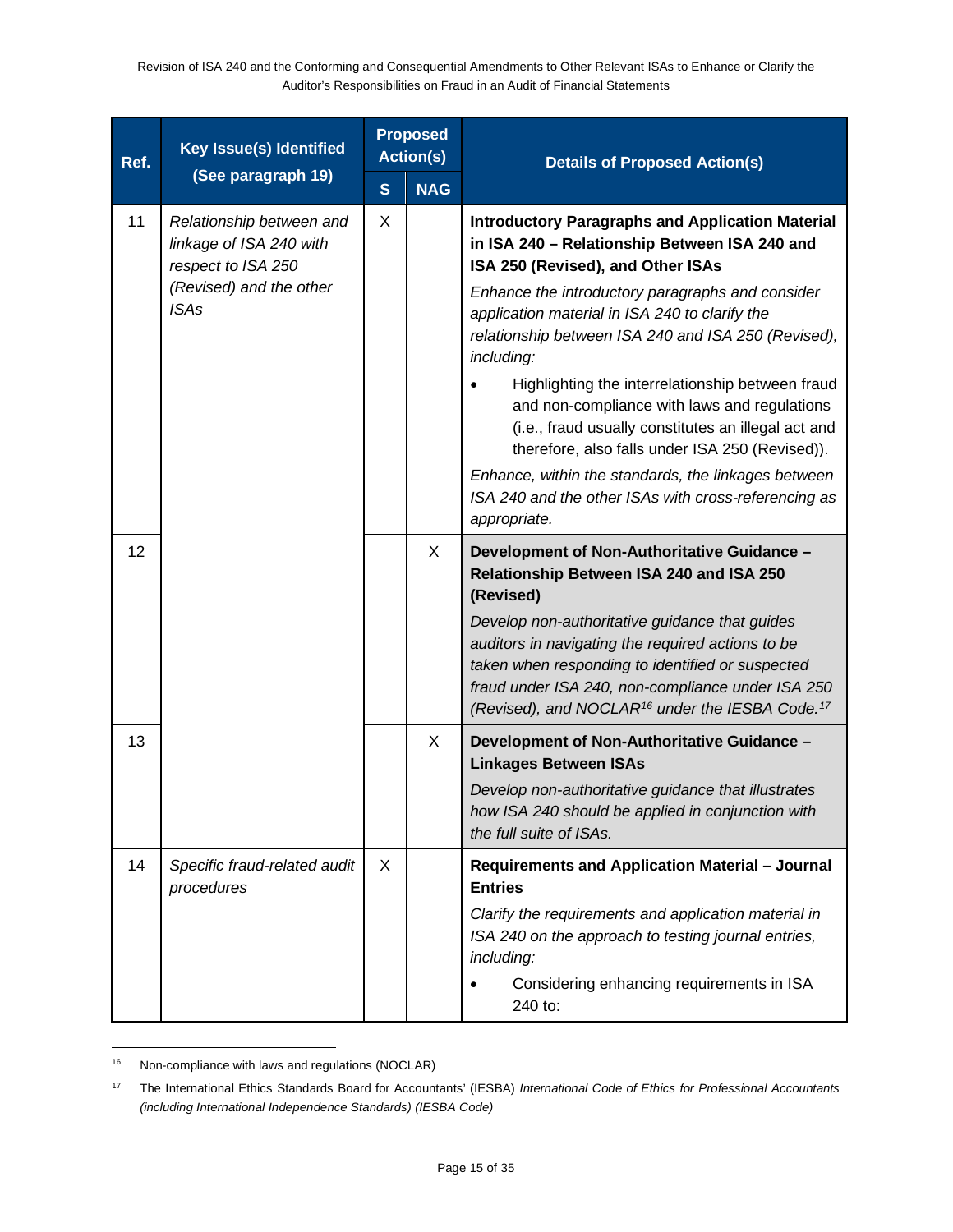| Ref. | <b>Key Issue(s) Identified</b> |   | <b>Proposed</b><br><b>Action(s)</b> | <b>Details of Proposed Action(s)</b>                                                                                                                                                                                                                    |
|------|--------------------------------|---|-------------------------------------|---------------------------------------------------------------------------------------------------------------------------------------------------------------------------------------------------------------------------------------------------------|
|      | (See paragraph 19)             | S | <b>NAG</b>                          |                                                                                                                                                                                                                                                         |
|      |                                |   |                                     | Clarify that the auditor's risk assessment<br>$\circ$<br>procedures performed as part of ISA 315<br>(Revised 2019) for controls over journal<br>entries are also relevant to the auditor's<br>decisions on journal entry testing in ISA<br>240.         |
|      |                                |   |                                     | Take account of the impact of<br>$\circ$<br>technology when testing journal entries.                                                                                                                                                                    |
|      |                                |   |                                     | Address the extent of testing of journal<br>$\circ$<br>entries to respond to identified risks.                                                                                                                                                          |
|      |                                |   |                                     | Enhancing application material to:                                                                                                                                                                                                                      |
|      |                                |   |                                     | Clarify what the auditor's objectives are<br>$\circ$<br>when testing journal entries, and explain<br>how auditors may determine the nature,<br>timing and extent of the auditor's<br>procedures for journal entry testing.                              |
|      |                                |   |                                     | Consider the impact of any proposed<br>$\circ$<br>changes being made to ISA 500 <sup>18</sup> (e.g.,<br>obtaining audit evidence about the<br>completeness of the information used to<br>test journal entries).                                         |
| 15   |                                | X |                                     | Requirements and Application Material -<br><b>Presumption of Fraud Risk in Revenue</b><br><b>Recognition</b>                                                                                                                                            |
|      |                                |   |                                     | Revise requirements and enhance application<br>material in ISA 240 to clarify how performing a robust<br>risk assessment is critical in determining whether or<br>not the presumption of fraud risk in revenue<br>recognition is applicable, including: |
|      |                                |   |                                     | Revising the requirement in ISA 240 to shift the<br>focus from the auditor developing a rebuttal to<br>emphasizing the importance of performing<br>robust risk identification and assessment.                                                           |
|      |                                |   |                                     | Enhancing the application material in ISA 240<br>to:                                                                                                                                                                                                    |
|      |                                |   |                                     | Highlight other account balances that<br>$\circ$<br>may be particularly susceptible to                                                                                                                                                                  |

<span id="page-15-0"></span><sup>18</sup> ISA 500, *Audit Evidence*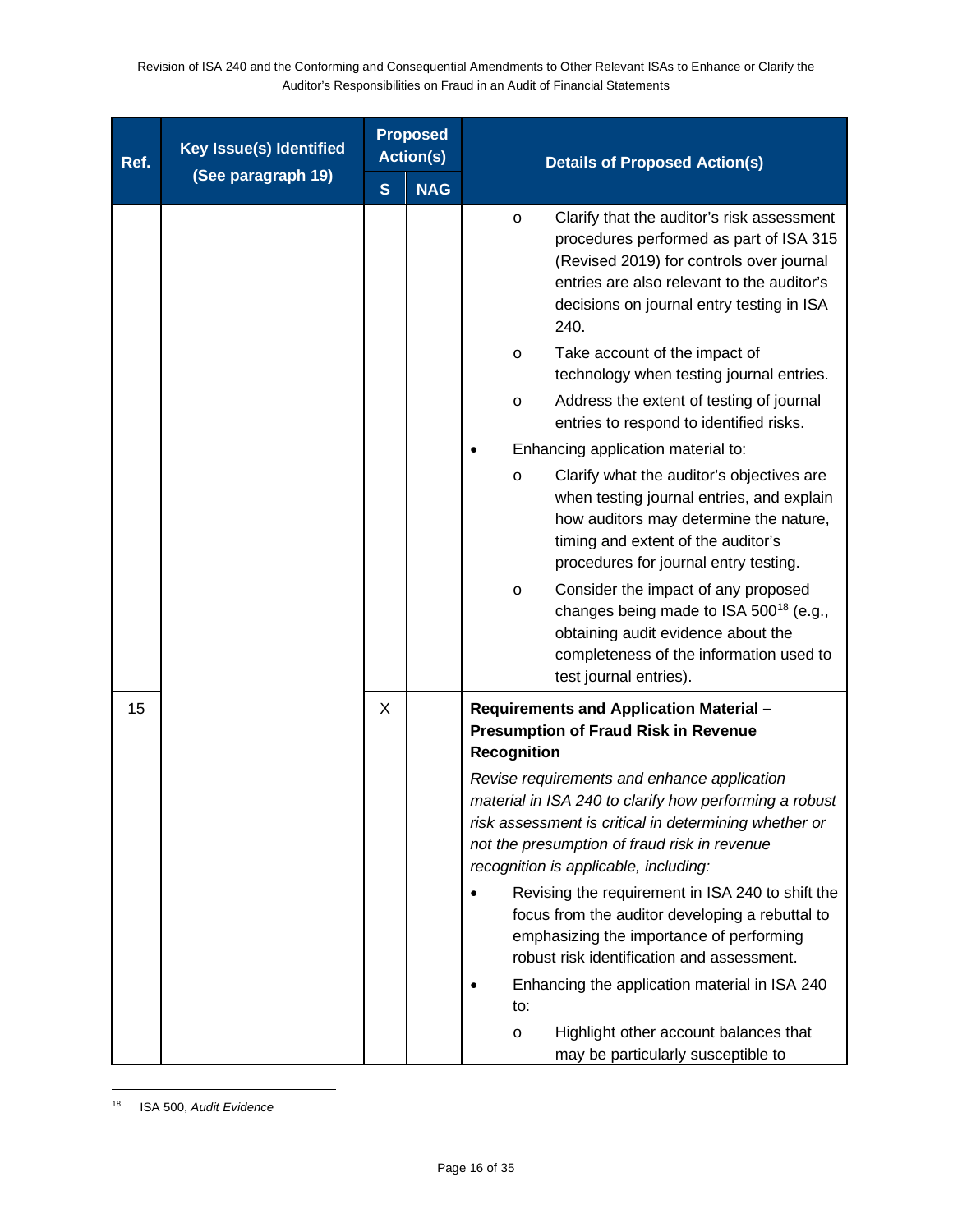| Ref. | <b>Key Issue(s) Identified</b> |              | <b>Proposed</b><br><b>Action(s)</b> | <b>Details of Proposed Action(s)</b>                                                                                                                                                                                                                                                                                                                                                                 |
|------|--------------------------------|--------------|-------------------------------------|------------------------------------------------------------------------------------------------------------------------------------------------------------------------------------------------------------------------------------------------------------------------------------------------------------------------------------------------------------------------------------------------------|
|      | (See paragraph 19)             | $\mathbf{s}$ | <b>NAG</b>                          |                                                                                                                                                                                                                                                                                                                                                                                                      |
|      |                                |              |                                     | material misstatement due to fraud (such<br>as goodwill).                                                                                                                                                                                                                                                                                                                                            |
|      |                                |              |                                     | Clarify when it is inappropriate to rebut<br>$\circ$<br>the presumption of risks of fraud in<br>revenue recognition (shifting away from<br>clarifying when it may be appropriate to<br>rebut the presumption of risk of fraud in<br>revenue recognition).                                                                                                                                            |
|      |                                |              |                                     | Describe public sector considerations.<br>$\circ$                                                                                                                                                                                                                                                                                                                                                    |
| 16   |                                | Χ            |                                     | <b>Application Material - Analytical Procedures</b><br>Consider enhancing and clarifying the application<br>material in ISA 240 to emphasize the link to ISA 315<br>(Revised 2019) and ISA 520 <sup>19</sup> with respect to<br>analytical procedures at the planning and completion<br>stages of the audit and how such procedures can be<br>effectively used to consider the possibility of fraud. |
| 17   |                                | X            |                                     | Requirements and Application Material - Fraud Is<br><b>Identified or Suspected</b>                                                                                                                                                                                                                                                                                                                   |
|      |                                |              |                                     | Designate a separate section in ISA 240 for required<br>audit procedures when fraud is identified or<br>suspected, including:<br>Developing new requirements, relocating                                                                                                                                                                                                                             |
|      |                                |              |                                     | existing requirements, or elevating existing<br>application material to requirements.<br>Enhancing application material as needed.                                                                                                                                                                                                                                                                   |
| 18   |                                | Χ            |                                     | Application Material - Unpredictability of Audit                                                                                                                                                                                                                                                                                                                                                     |
|      |                                |              |                                     | <b>Procedures</b>                                                                                                                                                                                                                                                                                                                                                                                    |
|      |                                |              |                                     | Enhance or clarify application material in ISA 240 on<br>how to design unpredictable audit procedures,<br>including providing examples of the types of<br>procedures that can be used by the auditor, and how<br>such procedures can be scalable.                                                                                                                                                    |

<span id="page-16-0"></span><sup>19</sup> ISA 520, *Analytical Procedures*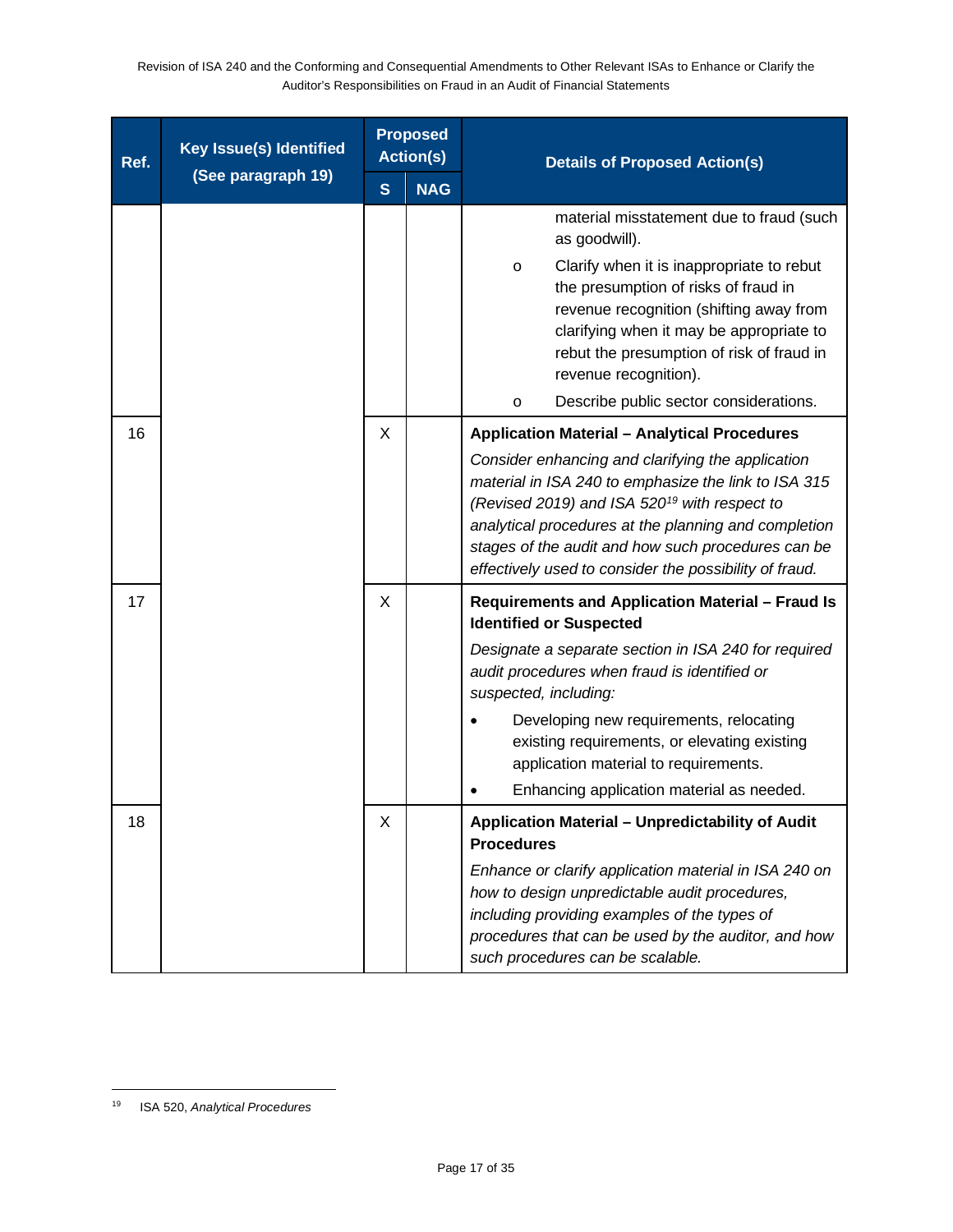| Ref. | <b>Key Issue(s) Identified</b> |   | <b>Proposed</b><br><b>Action(s)</b> | <b>Details of Proposed Action(s)</b>                                                                                                                                                                                                                                                                                                                                                                                                                                                                                                                                                                                             |
|------|--------------------------------|---|-------------------------------------|----------------------------------------------------------------------------------------------------------------------------------------------------------------------------------------------------------------------------------------------------------------------------------------------------------------------------------------------------------------------------------------------------------------------------------------------------------------------------------------------------------------------------------------------------------------------------------------------------------------------------------|
|      | (See paragraph 19)             | S | <b>NAG</b>                          |                                                                                                                                                                                                                                                                                                                                                                                                                                                                                                                                                                                                                                  |
| 19   |                                | X |                                     | <b>Introductory Paragraphs and Application Material</b><br>in ISA 240 - Non-Material Fraud<br>Enhance the introductory paragraphs and consider<br>application material in ISA 240 to describe the<br>auditor's responsibilities when non-material fraud is<br>identified or suspected (e.g., that more work is<br>required to conclude that it is a non-material fraud,<br>taking into account the quantitative and qualitative<br>characteristics of a possible misstatement).                                                                                                                                                  |
| 20   |                                | X |                                     | <b>Application Material - Third Party Fraud</b><br>Enhance application material in ISA 240 to determine<br>the auditor's actions when third party fraud is<br>identified or suspected that may give rise to risks of<br>material misstatement due to fraud.                                                                                                                                                                                                                                                                                                                                                                      |
| 21   |                                | X |                                     | <b>Requirements and Application Material - Audit</b><br><b>Documentation</b><br>Consider the need to enhance or expand the specific<br>documentation requirements in ISA 240, and<br>application material, as appropriate, once the other<br>changes within the standard have been developed<br>(as such changes may necessitate new or revised<br>specific documentation requirements and guidance).                                                                                                                                                                                                                            |
| 22   |                                | X |                                     | <b>Application Material - External Confirmations</b><br>Consider enhancing application material in ISA 240<br>related to fraud considerations for external<br>confirmation procedures (e.g., when considering third<br>party fraud), including:<br>Modernizing ISA 240 for current practice and<br>developments in technology, including<br>technology used in practice for external<br>confirmations.<br>Considering the impacts of revisions to ISA<br>500 on ISA 240 with respect to audit evidence<br>obtained from the external confirmation<br>process.<br>Revising the existing guidance when there are<br>non-responses. |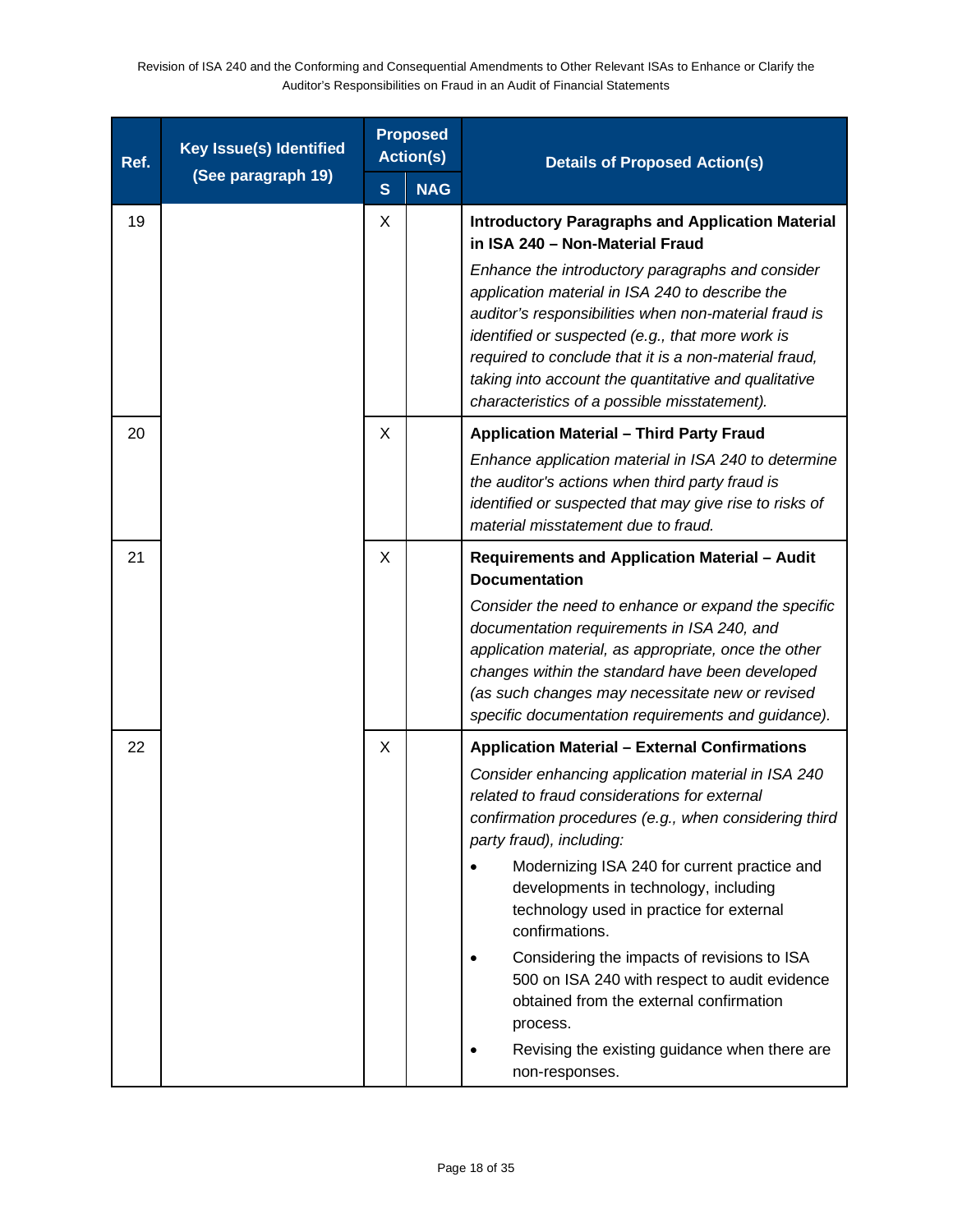| Ref. | <b>Key Issue(s) Identified</b> | <b>Proposed</b><br><b>Action(s)</b> |            | <b>Details of Proposed Action(s)</b>                                                                                                                                                                                                                                                                                                                                                                                                                                                                                                                                                                                                                        |
|------|--------------------------------|-------------------------------------|------------|-------------------------------------------------------------------------------------------------------------------------------------------------------------------------------------------------------------------------------------------------------------------------------------------------------------------------------------------------------------------------------------------------------------------------------------------------------------------------------------------------------------------------------------------------------------------------------------------------------------------------------------------------------------|
|      | (See paragraph 19)             | S                                   | <b>NAG</b> |                                                                                                                                                                                                                                                                                                                                                                                                                                                                                                                                                                                                                                                             |
|      |                                |                                     |            | Emphasizing the usefulness of external<br>$\bullet$<br>confirmations as an audit procedure when<br>there is a heightened risk of fraud.                                                                                                                                                                                                                                                                                                                                                                                                                                                                                                                     |
| 23   |                                |                                     | X          | Development of Non-Authoritative Guidance -<br><b>Presumption of Fraud Risk in Revenue</b><br><b>Recognition</b><br>Develop non-authoritative guidance to clarify<br>considerations about potential fraud risks/risk factors<br>for specific industries when addressing the<br>presumption of fraud risk in revenue recognition, after<br>considering changes made to requirements and<br>application material in ISA 240.                                                                                                                                                                                                                                  |
| 24   |                                |                                     | X          | Development of Non-Authoritative Guidance -<br><b>Using Automated Tools and Techniques to</b><br><b>Perform Analytical Procedures</b>                                                                                                                                                                                                                                                                                                                                                                                                                                                                                                                       |
|      |                                |                                     |            | Develop non-authoritative guidance, with input and<br>support from the Technology Consultation Group, to<br>highlight how analytics may be used to help target<br>fraud procedures and identify anomalies that should<br>be investigated.                                                                                                                                                                                                                                                                                                                                                                                                                   |
| C.   |                                |                                     |            | Project Objective: Enhance ISA 240 to reinforce the importance, throughout the audit, of<br>the appropriate exercise of professional skepticism in fraud-related audit procedures.                                                                                                                                                                                                                                                                                                                                                                                                                                                                          |
| 25   | Professional skepticism        | X                                   |            | Requirements and Application Material -<br><b>Professional Skepticism</b><br>Enhance requirements and application material in<br>ISA 240 to reinforce more robust exercise of<br>professional skepticism when performing procedures<br>related to fraud, including:<br>Enhancing requirements and application<br>material in ISA 240 for the auditor to design<br>and perform procedures that is not biased<br>towards obtaining audit evidence that may be<br>corroborative or towards excluding evidence<br>that may be contradictory.<br>Explaining the 'ramp up' of procedures when<br>fraud is identified or suspected in the<br>application material. |
| 26   |                                |                                     | X          | Development of Non-Authoritative Guidance -                                                                                                                                                                                                                                                                                                                                                                                                                                                                                                                                                                                                                 |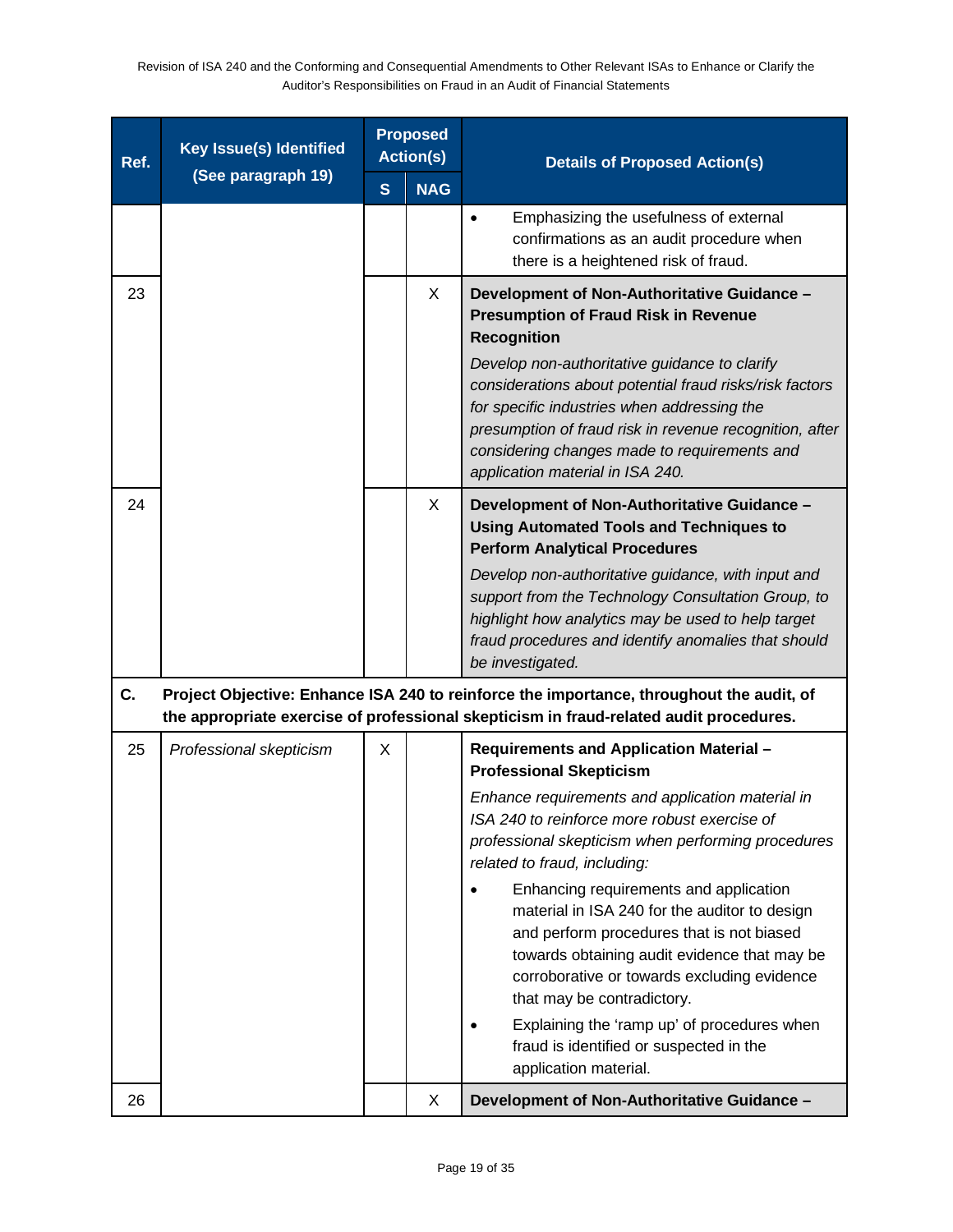| Ref. | <b>Key Issue(s) Identified</b>                                                                   |              | <b>Proposed</b><br><b>Action(s)</b> | <b>Details of Proposed Action(s)</b>                                                                                                                                                                                                                                                                                                                                                                                                                                                                                                                                                                                                                                                                                                       |
|------|--------------------------------------------------------------------------------------------------|--------------|-------------------------------------|--------------------------------------------------------------------------------------------------------------------------------------------------------------------------------------------------------------------------------------------------------------------------------------------------------------------------------------------------------------------------------------------------------------------------------------------------------------------------------------------------------------------------------------------------------------------------------------------------------------------------------------------------------------------------------------------------------------------------------------------|
|      | (See paragraph 19)                                                                               | $\mathbf{s}$ | <b>NAG</b>                          |                                                                                                                                                                                                                                                                                                                                                                                                                                                                                                                                                                                                                                                                                                                                            |
| D.   |                                                                                                  |              |                                     | <b>Professional Skepticism</b><br>Develop non-authoritative guidance to illustrate and<br>give some practical examples of professional<br>skepticism when "ramping up" procedures when a<br>fraud is identified or suspected.<br>Project Objective: Enhance transparency on fraud-related procedures where appropriate,<br>including strengthening communications with TCWG and the reporting requirements in                                                                                                                                                                                                                                                                                                                              |
| 27   | ISA 240 and other relevant ISAs.<br>Transparency on the<br>auditor's fraud-related<br>procedures | X            |                                     | Requirements and Application Material -<br><b>Transparency in the Required Communications</b><br>with TCWG and in the Auditor's Report<br>Enhance requirements and application material<br>in ISA 240 to strengthen required<br>communications with TCWG, including:<br>Enhancing the requirements in ISA 240<br>$\circ$<br>for specific discussions with TCWG<br>about the entity's risks of material<br>misstatement due to fraud and to<br>encourage more appropriate two-way<br>communication. Enhancements could<br>include, for example, explicit discussions<br>about:<br>Susceptibilities to misstatement<br>due to management bias, and<br>corroborating inquiries of<br>management with TCWG.<br>The auditor's evaluation of the |
|      |                                                                                                  |              |                                     | entity's components of internal<br>control (when performing risk<br>assessment procedures in<br>accordance with ISA 315 (Revised<br>$2019$ ).<br>Enhancing the requirements in ISA 240<br>$\circ$<br>for the auditor to assess whether the<br>remediation measures taken by<br>management and TCWG for identified or<br>suspected fraud are appropriate.                                                                                                                                                                                                                                                                                                                                                                                   |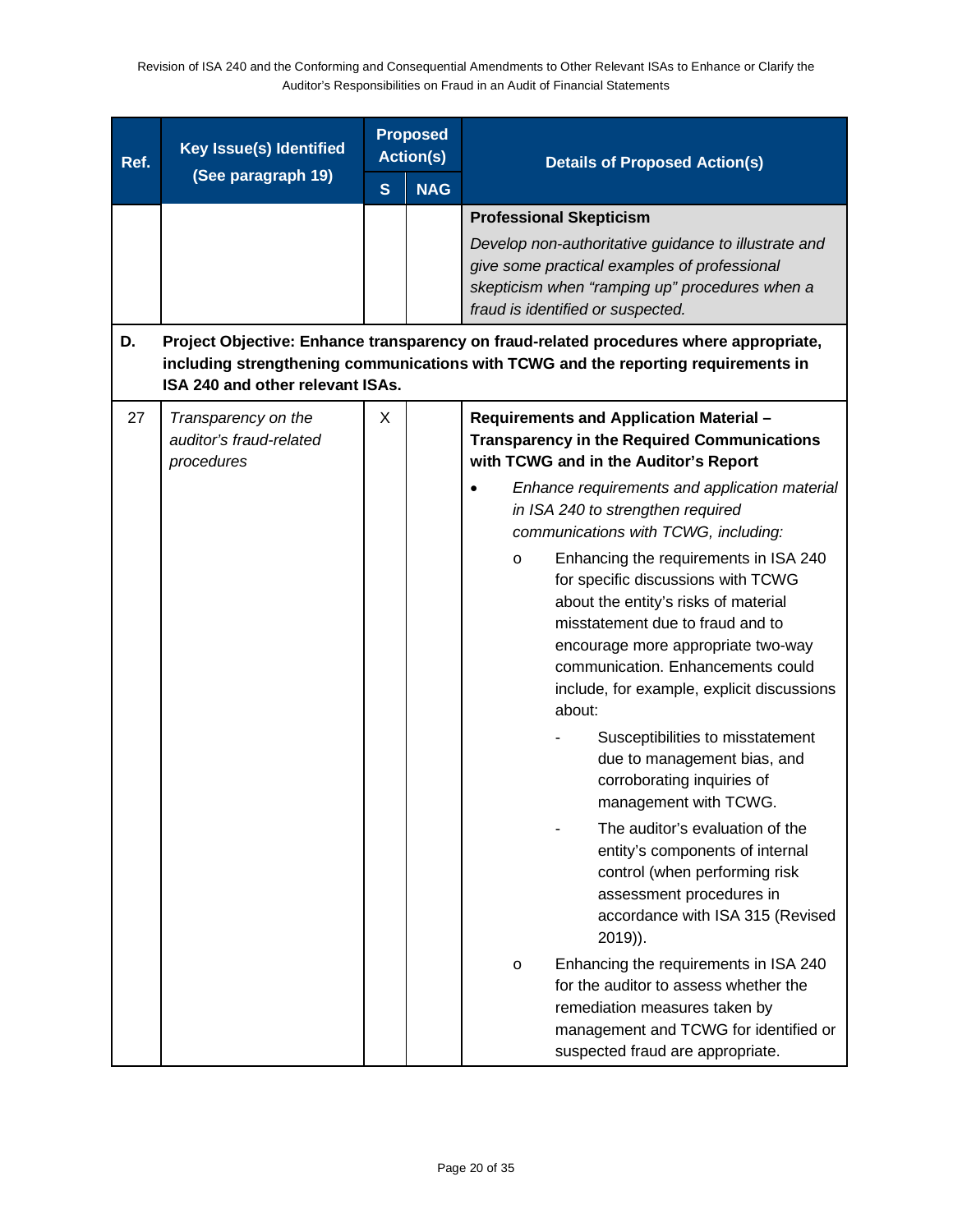| Ref. | Key Issue(s) Identified<br>(See paragraph 19) | <b>Proposed</b><br><b>Action(s)</b> |            | <b>Details of Proposed Action(s)</b>                                                                                                                                                                                                                          |  |
|------|-----------------------------------------------|-------------------------------------|------------|---------------------------------------------------------------------------------------------------------------------------------------------------------------------------------------------------------------------------------------------------------------|--|
|      |                                               | S                                   | <b>NAG</b> |                                                                                                                                                                                                                                                               |  |
|      |                                               |                                     |            | Enhancing the requirements in ISA 240<br>$\circ$<br>to emphasize the ongoing nature of<br>communications with TCWG about fraud<br>throughout the audit.                                                                                                       |  |
|      |                                               |                                     |            | Clarifying in the application material of<br>$\circ$<br>ISA 240 that effective participation by<br>TCWG is influenced by their<br>independence from management and<br>their ability to objectively evaluate the<br>actions of management.                     |  |
|      |                                               |                                     |            | Explore <sup>20</sup> revisions to requirements and<br>enhancements to application material to<br>determine the need for more transparency in<br>the auditor's report describing fraud-related<br>matters, and if needed, how this may be done,<br>including: |  |
|      |                                               |                                     |            | Exploring what changes may be needed<br>$\circ$<br>to better describe the auditor's<br>responsibilities and procedures related<br>to fraud in an audit of financial<br>statements, including:                                                                 |  |
|      |                                               |                                     |            | Additional outreach with investor<br>groups as well as other relevant<br>stakeholders about the need for<br>more transparency in the auditor's<br>report, and how this can be done.                                                                           |  |
|      |                                               |                                     |            | Consideration of changes made by<br>others in different jurisdictions.                                                                                                                                                                                        |  |
|      |                                               |                                     |            | Considering revisions to clarify the<br>$\circ$<br>interaction of key audit matters and<br>fraud-related matters.                                                                                                                                             |  |

26. The PIF sets out the framework for the development of high-quality international standards by the IAASB that are responsive to the public interest. In explaining how the stakeholders' needs can be served, the PIF sets out qualitative characteristics to assess a project's responsiveness to the public

<span id="page-20-0"></span><sup>&</sup>lt;sup>20</sup> The term "explore" is used here because this is an area where significant mixed views were expressed by stakeholders and during Board deliberations on the need for enhanced transparency in the auditor's report and will require further consideration by the Fraud Task Force and the Board before possible actions can be proposed.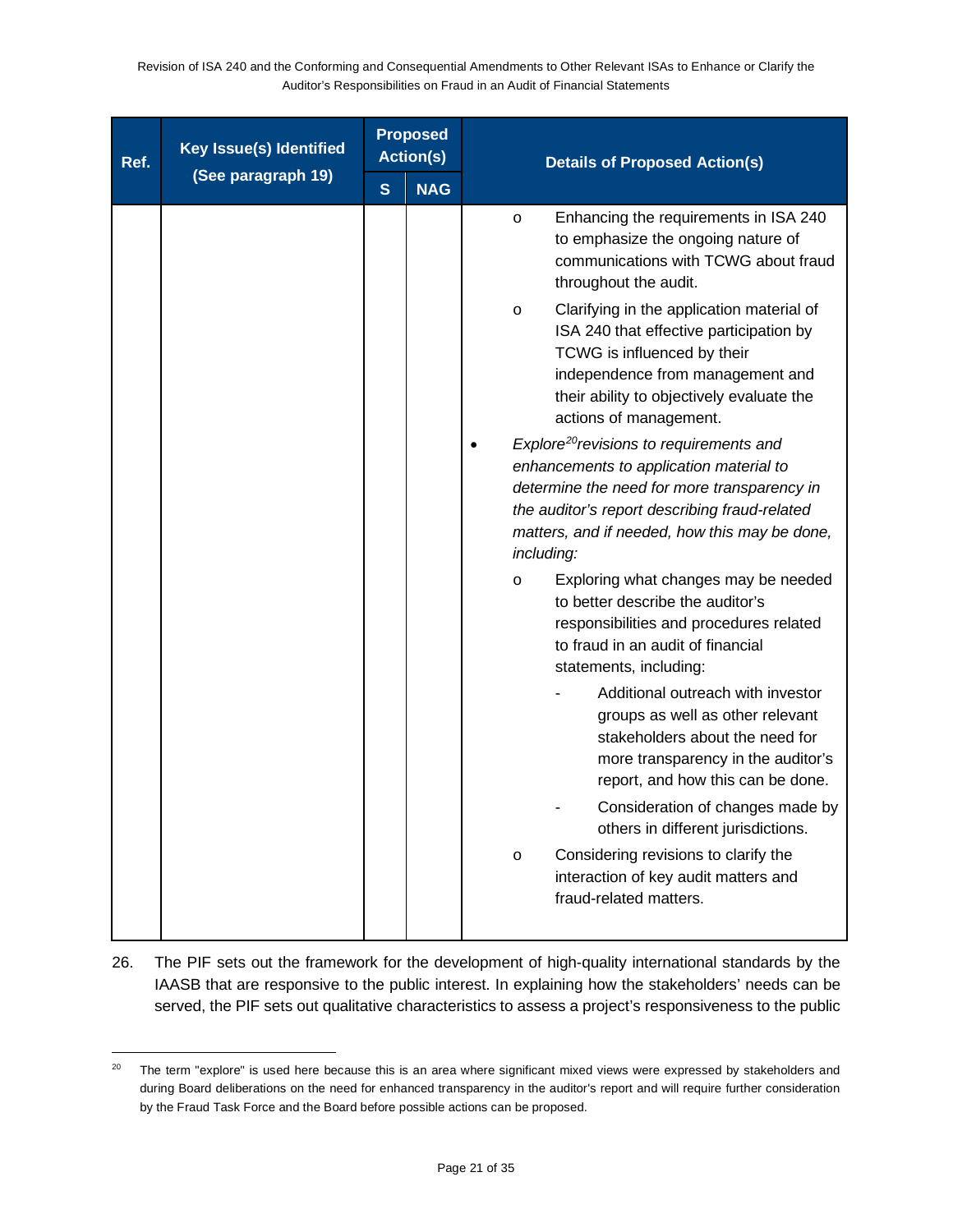interest. [21](#page-21-0) Such qualitative characteristics include characteristics relevant to the judgments needed in the development of standards and those applicable to standard-setting more broadly. In developing and revising principles-based requirements and application material in revised ISA 240, the relevant qualitative characteristics described in the  $PIF<sup>22</sup>$  $PIF<sup>22</sup>$  $PIF<sup>22</sup>$  that will be applicable to the changes being made as the project is being progressed include:

- (a) *Scalability* (including proportionality to the standard's relative impact on different stakeholders).
- (b) *Relevance* (through recognizing and responding to emerging issues, changes in business or public practice environments, developments in accounting practices, or changes in technology).
- (c) *Comprehensiveness* (through limiting the extent to which there are exceptions to the principles set out).
- (d) *Clarity and conciseness* (to enhance understandability and minimize the likelihood of differing interpretations).
- (e) *Implementability and ability of being consistently applied and globally operable*.
- (f) *Enforceability* (through clearly stated responsibilities).

It is intended that these qualitative characteristics are explicitly considered as changes to ISA 240 are proposed.

- 27. In considering any changes to ISA 240, the Fraud Task Force will consider changes that have been made in other jurisdictions to their fraud-related standards, including by:
	- Japan The Business Accounting Council established a standard in 2013 titled "*[Standard to](https://jicpa.or.jp/english/accounting/system/pdf/20130326.pdf)  [Address Risks of Fraud in an Audit](https://jicpa.or.jp/english/accounting/system/pdf/20130326.pdf)*" to be applied to audits of publicly traded companies[.23](#page-21-2)
	- The Netherlands The Royal Nederlandse Beroepsorganisatie van Accountants (NBA) published the consultation document "*[Mandatory Reporting on Fraud and Continuity in the](https://www.nba.nl/globalassets/wet--en-regelgeving/consultaties/lopende-consultaties/consultatiedocument-verplichte-rapportering-over-fraude-en-continuiteit-13-september-2021.pdf)  [Auditor's Report](https://www.nba.nl/globalassets/wet--en-regelgeving/consultaties/lopende-consultaties/consultatiedocument-verplichte-rapportering-over-fraude-en-continuiteit-13-september-2021.pdf)*"[24](#page-21-3) in September 2021.

<span id="page-21-0"></span><sup>&</sup>lt;sup>21</sup> See the PIF's section on "What qualitative characteristics should the standards exhibit?" (on pages 22-23 of the Monitoring Group's report, "*Strengthening the International Audit and Ethics Standard-Setting System*").

<span id="page-21-1"></span> $22$  The other qualitative characteristics apply more broadly, with some addressed by the matters set out in this project proposal, while others may need to be considered at the end of the project.

<span id="page-21-2"></span><sup>&</sup>lt;sup>23</sup> This standard introduces an increased emphasis on professional skepticism, clarifies fraud-related audit procedures, requires more cautious performance of audit procedures in certain circumstances, particularly when the auditor has determined that any suspicion of a material misstatement due to fraud exists, and establishes additional quality control considerations.

<span id="page-21-3"></span><sup>&</sup>lt;sup>24</sup> The consultation document supplements the Dutch Standards on Auditing with an obligation to always report on fraud and continuity in the auditor's report. The proposed additions to the Dutch Auditing Standard 700 require the auditor to articulate in the auditor's report how the audit has addressed significant continuity and fraud risks, respectively. In addition, the auditor may also disclose the results of these procedures or significant observations related to both subject matters.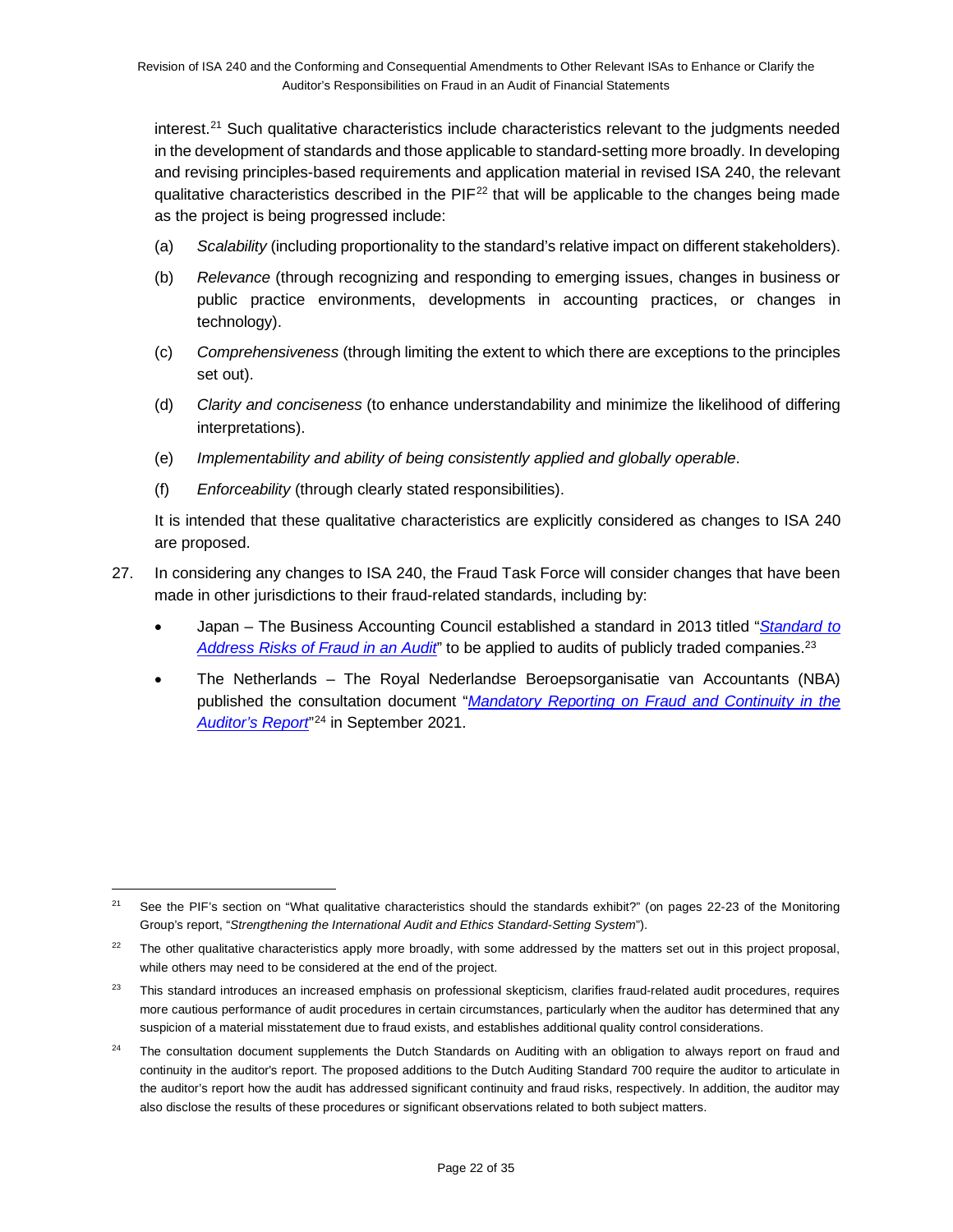• The United Kingdom (UK) – The Financial Reporting Council (FRC) issued targeted revisions of its UK auditing standard on the responsibilities of auditors relating to fraud – ["ISA \(UK\) 240](https://www.frc.org.uk/getattachment/e48499f2-b69b-4f45-8bef-762583eab1cd/ISA-(UK)-240-Final.pdf)  (Revised May 2021), *[The Auditor's Responsibilities Relating to Fraud in an Audit of Financial](https://www.frc.org.uk/getattachment/e48499f2-b69b-4f45-8bef-762583eab1cd/ISA-(UK)-240-Final.pdf)  [Statements](https://www.frc.org.uk/getattachment/e48499f2-b69b-4f45-8bef-762583eab1cd/ISA-(UK)-240-Final.pdf)*"[25](#page-22-0) in May 2021.

The Fraud Task Force will also continue to monitor global developments for any other changes that may be relevant to a project on fraud.

- 28. In revising ISA 240, the Fraud Task Force will follow the [CUSP Drafting Principles and Guidelines](https://www.ifac.org/system/files/meetings/files/20210421-IAASB-Agenda-Item-1A-Drafting-Principles-and-Gudelines-FINAL.pdf) to enable the writing of standards that result in the consistent and effective application of the ISAs. The Fraud Task Force will endeavor to:
	- Use clear, simple and concise language.
	- Take into account scalability and proportionality in assessing the standard's public interest responsiveness.
	- Consider scalability related to LCEs and considerations specific to public sector entities.

### *Other Actions*

- 29. To emphasize the importance of all stakeholders in the financial reporting ecosystem in addressing the issues and challenges raised on fraud, the project proposal includes proposed actions focusing on activities that are educational in nature and will likely involve engagement with others. Stakeholder feedback called for efforts to:
	- 'Educate' TCWG on the development and execution of anti-fraud programs and controls (e.g., championed by accountancy organizations, board associations, shareholder groups, etc.).
	- Enhance training about fraud in auditors' continuing professional education, by both universities and professional accounting bodies (e.g., in the areas of fraud risk assessment, forensic skills, technological competence and applying a skeptical mindset (including topics such as behavioral science, e.g., concepts of conscious and unconscious bias)).
	- Develop financial statement auditors' forensic skills and fraud awareness, including lessons learned from recent fraud cases.
- 30. Where within the remit of the IAASB, actions of an 'educational nature' will focus on emphasizing the importance of all stakeholders in the financial reporting ecosystem playing their role in addressing issues raised on fraud by:
	- Continuing discussions with stakeholders about the role they play over the course of the project (e.g., regulators and audit oversight bodies, national standard setters (NSS), investors and other users of the financial statements, audit firms, public sector organizations, corporate governance experts, academics, member bodies, and other professional organizations).
	- Issuing communications from the IAASB about the importance of this topic, including the role and responsibilities of the auditor and the role of others in the financial reporting ecosystem.

<span id="page-22-0"></span><sup>&</sup>lt;sup>25</sup> The targeted revisions to the UK's equivalent standard are designed to provide increased clarity as to the auditor's obligations, addressing the concern raised by Sir Donald Brydon in his review of the quality and effectiveness of audit.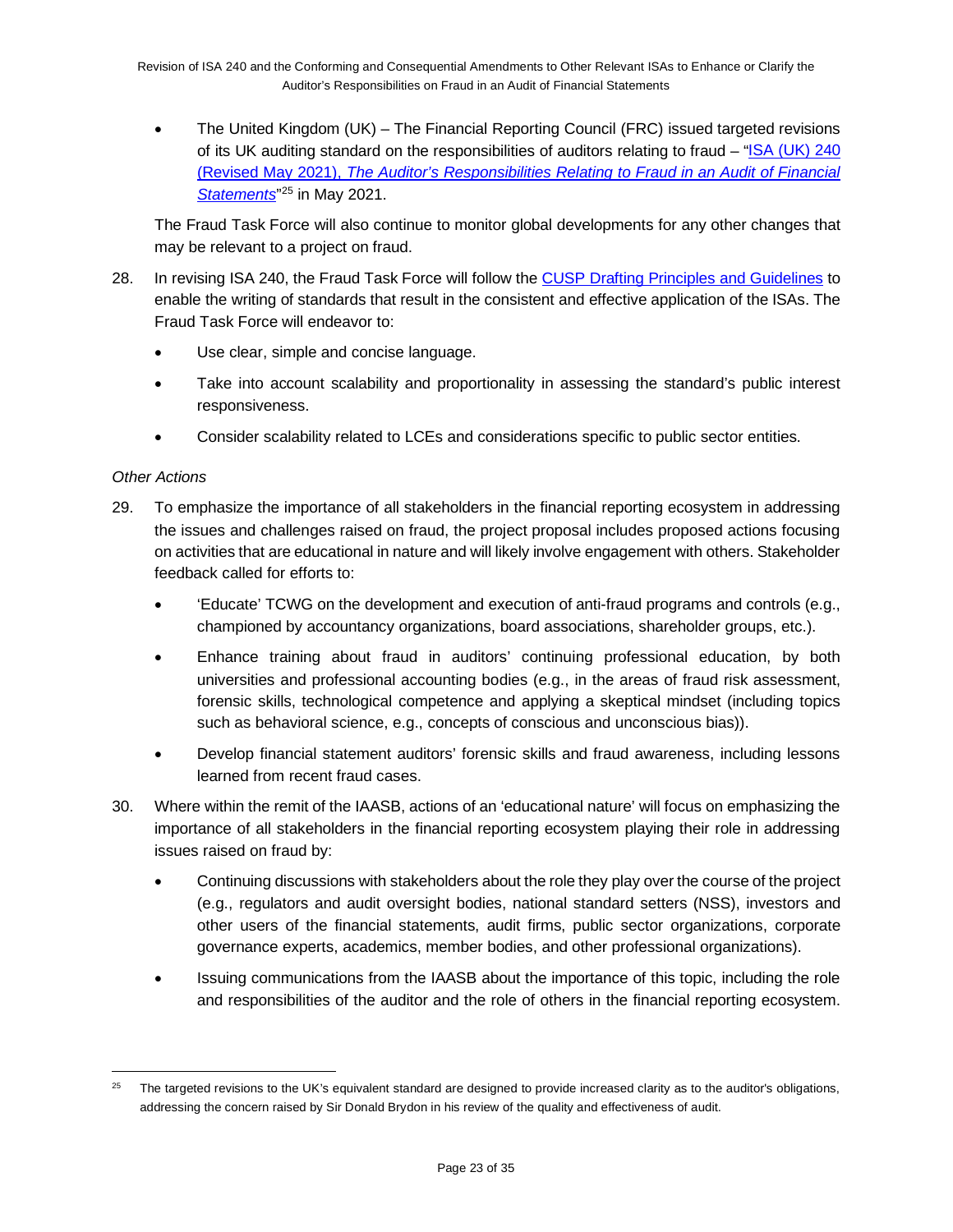Materials or actions may include short educational videos or webinars promoted on the IAASB's website and social media accounts.

31. Where issues are not solely within the IAASB's remit, other actions will focus on continued dialogue and engagement with other parties in the financial reporting ecosystem. The IAASB will also liaise and collaborate more broadly with the IESBA and the International Federation of Accountants (IFAC), including using the IAASB's, IESBA's and IFAC's global voices in encouraging action for others, and engaging with IFAC's International Panel on Accountancy Education (IPAE).

### *Ongoing Activities – Coordination with Other Task Forces, and Working and Consultation Groups*

- 32. The project on fraud will involve coordination and collaboration with other IAASB task forces, working groups and consultation groups in addressing key issues identified, as the issues may also relate to other IAASB projects or ongoing initiatives. The project on fraud will also involve coordination and collaboration with the IESBA on certain matters to be addressed on fraud as described below. Planned ongoing activities in the course of the project include:
	- Collaborating with the LCE Task Force when considering examples to illustrate the scalability of the requirements (e.g., providing examples that are more relevant to LCEs).
	- Collaborating with the Technology Consultation Group to determine the need for certain nonauthoritative guidance (as discussed in the table in paragraph 25 above) and to provide input and support to the Fraud Task Force on technology-related matters.
	- Coordinating with the Audit Evidence Task Force in determining whether changes made in the project to revise ISA 500 impact the requirements in ISA 240, for example, with regard to the authenticity of audit evidence and whether (and how) aspects of evidence impact the auditor's considerations about external confirmations.
	- Monitoring technology-related changes made in the ISA 500 project and how this may be relevant to ISA 240 in terms of enhancing application material or developing non-authoritative guidance to promote a more integrated approach to the auditor's fraud considerations.
	- Collaborating with the Auditor Reporting Consultation Group as necessary on possible changes to the auditor's report.
	- Collaborating with other IAASB workstreams, such as the Professional Skepticism Consultation Group and other active projects where professional skepticism is being considered (e.g., Audit Evidence, Going Concern) in developing possible enhancements (requirements or application material) or non-authoritative guidance related to professional skepticism.
	- Coordinating with the IESBA on any proposed changes in the project to revise ISA 240 that may impact the work of the IESBA. In addition, liaising with IESBA when developing nonauthoritative materials that may involve aspects of the IESBA Code, such as when developing guidance about the required actions to be taken when responding to identified or suspected fraud under ISA 240, and non-compliance with laws or regulations under ISA 250 (Revised) (i.e., NOCLAR).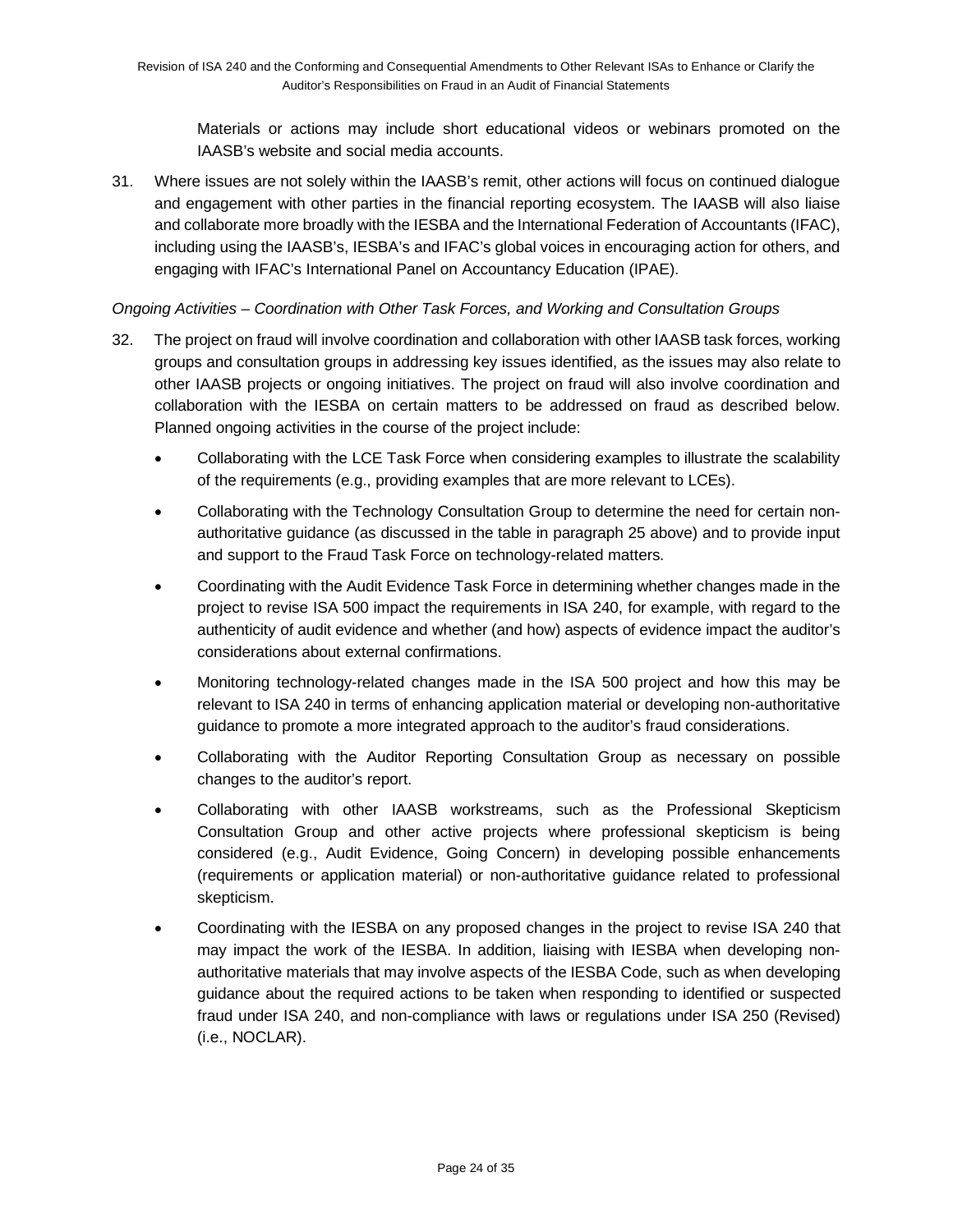### **VII. Project Timeline, Project Priorities and Resources**

- 33. The project will be undertaken in accordance with the Public Interest Activity Committees' Due Process and Working Procedures.[26](#page-24-0)
- 34. Subject to the IAASB's approval of this project proposal, the project to revise ISA 240 will commence immediately. The priority actions within the project will be to undertake standard setting to address the key issues identified (see **Sections V** and **VI**). Other activities, including the development of nonauthoritative guidance, will be undertaken when feasible and to the extent resources are available.
- 35. The IAASB proposes the following preliminary timetable, noting that specific project milestones and outputs may change as the project develops. In progressing the changes, if there are opportunities to advance the targeted timing, the Fraud Task Force will adjust its activities accordingly, and new targeted timelines will be communicated (it is noted that the Board will use best endeavors to aim for an effective date not beyond December 2026).

| <b>Targeted</b>                                 | <b>Action(s)</b>                                                                                                                                                                                                                                                                                                                                                                                                                                                                                                                               |                                                                                                                                                                                                                                                                                                                      |  |  |  |
|-------------------------------------------------|------------------------------------------------------------------------------------------------------------------------------------------------------------------------------------------------------------------------------------------------------------------------------------------------------------------------------------------------------------------------------------------------------------------------------------------------------------------------------------------------------------------------------------------------|----------------------------------------------------------------------------------------------------------------------------------------------------------------------------------------------------------------------------------------------------------------------------------------------------------------------|--|--|--|
| <b>Timing</b>                                   | <b>Standard-Setting (Priority Actions)</b>                                                                                                                                                                                                                                                                                                                                                                                                                                                                                                     | <b>Other</b>                                                                                                                                                                                                                                                                                                         |  |  |  |
| H <sub>127</sub> 2022 to H <sub>1</sub><br>2023 | Develop an exposure draft, including<br>$\bullet$<br>IAASB deliberation of issues,<br>proposals and relevant discussion of<br>the exposure draft.<br>Obtain input from the IAASB CAG<br>on the issues and proposals,<br>including discussing the exposure<br>draft of ISA 240 (Revised) (including<br>conforming and consequential<br>amendments to other ISAs).<br>Outreach with other key<br>stakeholders on key issues and<br>proposals as the exposure draft is<br>developed.<br>June 2023: Approval of an exposure<br>draft by the IAASB. | Development of non-<br>authoritative guidance:<br>Linkages of ISAs to<br>$\circ$<br>ISA 240.<br>Activities that are<br>educational in nature on<br>the responsibilities of an<br>auditor on fraud in an<br>audit of financial<br>statements.<br>Ongoing monitoring of<br>developments in<br>different jurisdictions. |  |  |  |

<span id="page-24-0"></span><sup>&</sup>lt;sup>26</sup> As required by the IAASB's [Terms of Reference,](https://www.iaasb.org/about-iaasb) this is the [Due Process and Working Procedures](https://www.iaasb.org/system/files/uploads/IAASB/IAASB-Due-Process-and-Working-Program.pdf) as approved by the PIOB and that the IAASB must adhere to in developing its International Standards.

<span id="page-24-1"></span><sup>&</sup>lt;sup>27</sup> H1 includes the period January through June, and H2 includes the period July through December of any calendar year, respectively.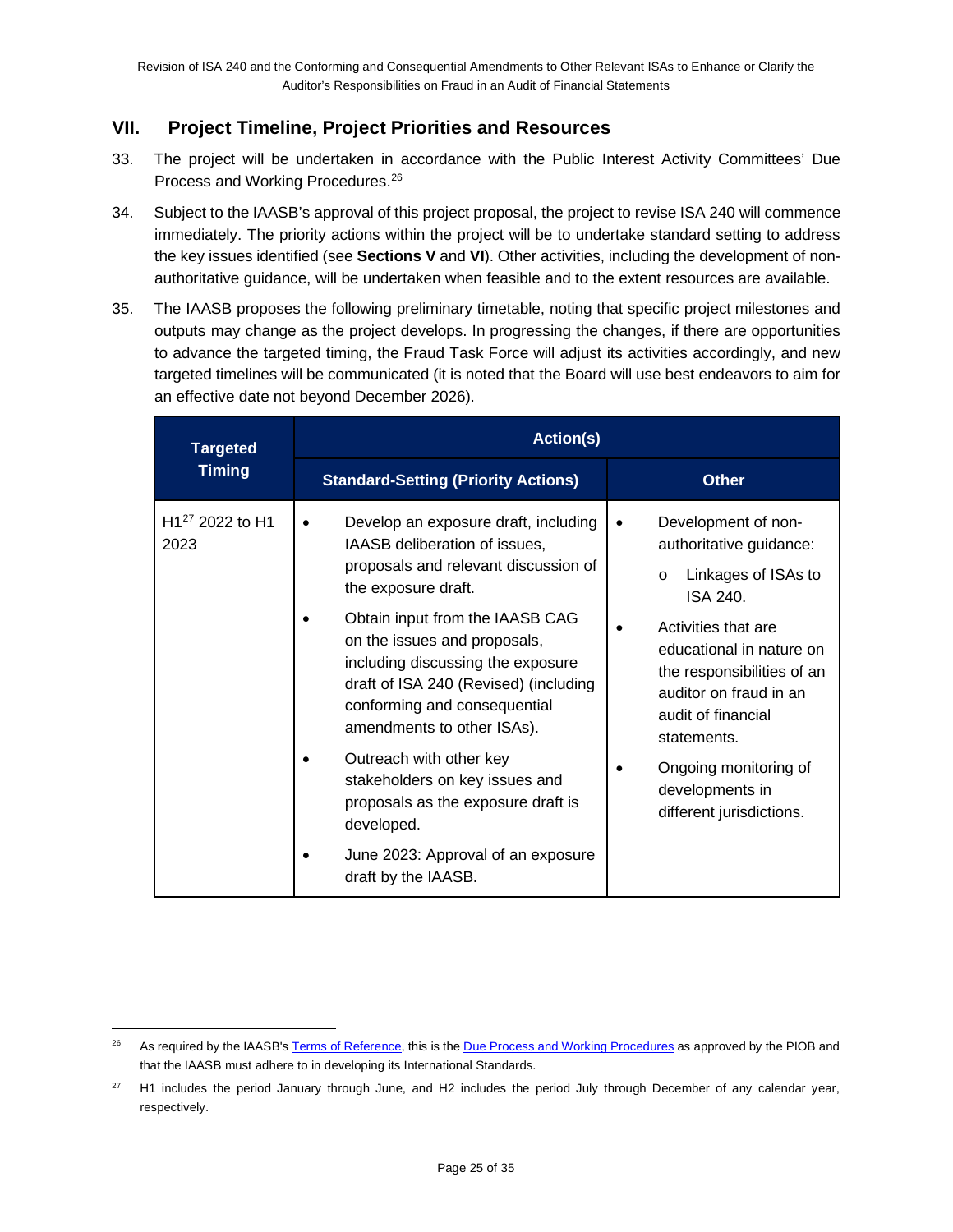| <b>Targeted</b>     | <b>Action(s)</b>                                                                                                                                                                                                                                                                                                                                                                                       |                                                                                                                                                                                          |  |  |  |
|---------------------|--------------------------------------------------------------------------------------------------------------------------------------------------------------------------------------------------------------------------------------------------------------------------------------------------------------------------------------------------------------------------------------------------------|------------------------------------------------------------------------------------------------------------------------------------------------------------------------------------------|--|--|--|
| <b>Timing</b>       | <b>Standard-Setting (Priority Actions)</b>                                                                                                                                                                                                                                                                                                                                                             | <b>Other</b>                                                                                                                                                                             |  |  |  |
| H <sub>2</sub> 2023 | Publish exposure draft of proposed<br>ISA 240 (Revised), with proposed<br>conforming and consequential<br>amendments to other ISAs and an<br>Explanatory Memorandum for a 120-<br>day comment period.<br>Outreach with other key<br>stakeholders, who usually do not<br>participate in the IAASB's<br>consultation on its exposure draft.<br>Comment period for responses to<br>exposure draft closes. | Development of non-<br>$\bullet$<br>authoritative guidance<br>as deemed necessary<br>by the IAASB. <sup>28</sup><br>Ongoing monitoring of<br>developments in<br>different jurisdictions. |  |  |  |
| H1 2024             | IAASB deliberation of responses to<br>the exposure draft and resulting<br>proposed changes to ISA 240<br>(Revised).<br>Obtain CAG input on consideration<br>of the responses to the exposure<br>draft and proposed changes to ISA<br>240 (Revised) as a result of those<br>responses.<br>Outreach with other key<br>stakeholders on key issues as the<br>final pronouncement is developed.             | Ongoing monitoring of<br>$\bullet$<br>developments in<br>different jurisdictions.                                                                                                        |  |  |  |
| H <sub>2</sub> 2024 | As in H1 2024, deliberation of<br>responses, obtaining CAG input and<br>undertaking outreach.<br>IAASB approval of ISA 240<br>(Revised) and conforming and<br>consequential amendments to other<br>ISAs.                                                                                                                                                                                               |                                                                                                                                                                                          |  |  |  |

<span id="page-25-0"></span><sup>&</sup>lt;sup>28</sup> Although majority of the development of the non-authoritative guidance is planned for H1 2025, the Board will confirm the timing and consider the appropriateness of the development of non-authoritative guidance in H2 2023.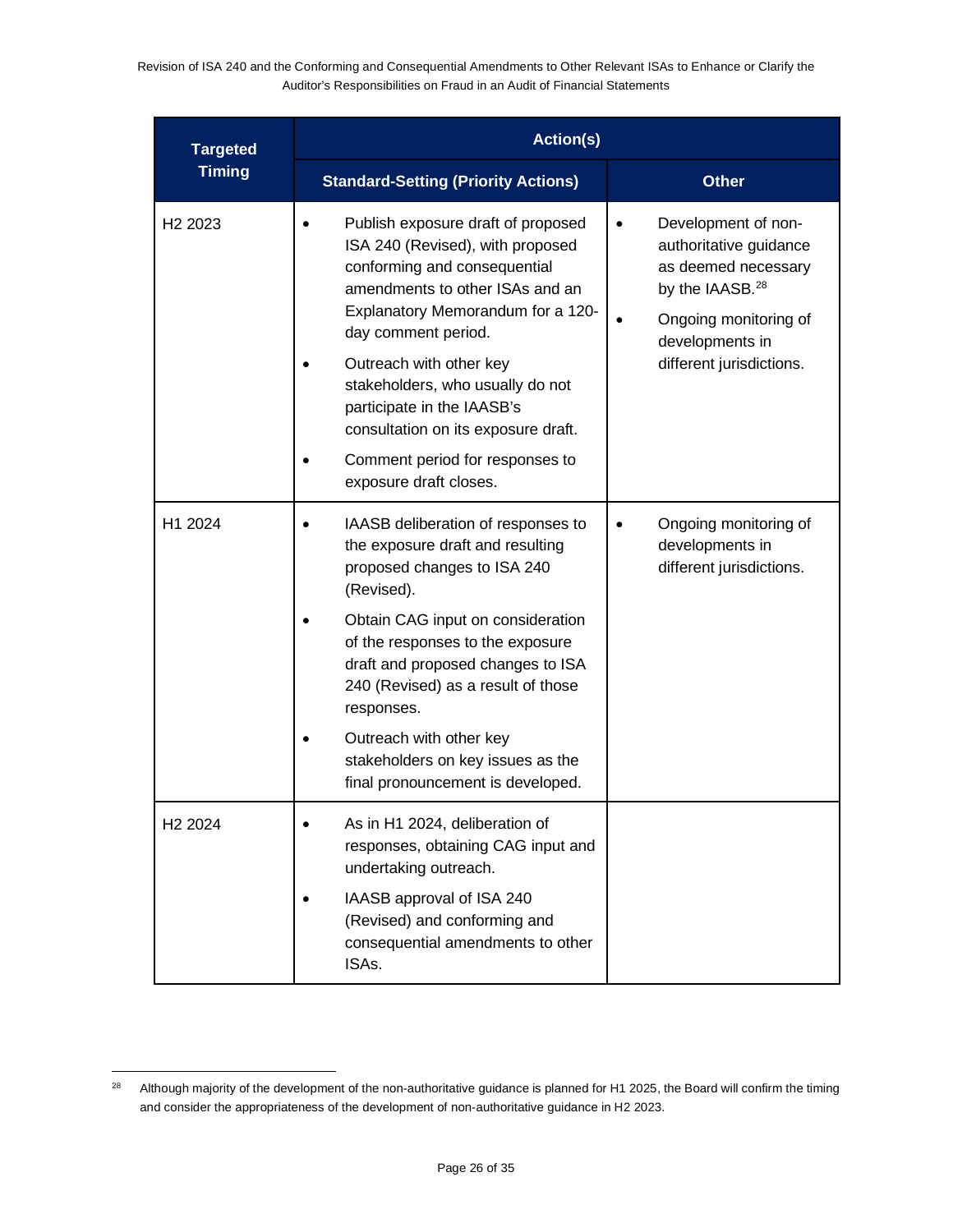| <b>Targeted</b>     | <b>Action(s)</b>                                                                                   |                                                                                                                                                                                  |  |  |  |
|---------------------|----------------------------------------------------------------------------------------------------|----------------------------------------------------------------------------------------------------------------------------------------------------------------------------------|--|--|--|
| <b>Timing</b>       | <b>Standard-Setting (Priority Actions)</b>                                                         | <b>Other</b>                                                                                                                                                                     |  |  |  |
| H <sub>1</sub> 2025 | PIOB approval of ISA 240 (Revised).<br>Publication of final standard and<br>Basis for Conclusions. | Development and<br>$\bullet$<br>publication of first-time<br>implementation guide.<br>Development of non-<br>٠<br>authoritative guidance<br>as deemed necessary<br>by the IAASB. |  |  |  |

- 36. In determining the resources required for a project to revise ISA 240, the IAASB will:
	- Establish a task force responsible for the project and select task force members (comprising IAASB members or others, as appropriate, with diverse backgrounds). The selection process will also seek balance in:
		- o Representation between practitioners and non-practitioners, including public members.<sup>[29](#page-26-0)</sup>
		- o Other representational needs, including geographic representation.
	- Assign IAASB Staff to support the Fraud Task Force that is adequate to the weight of the project and with the appropriate level of seniority and experience. Given the scope of the project proposal to revise ISA 240, the IAASB anticipates assigning a director, a principal and a technical manager to the project.
	- Consult with external experts or specialists in addressing targeted issues in the project for which the Fraud Task Force may need assistance in certain fields of expertise or specialization, for example, in forensics and technology.
	- Consult with targeted stakeholder groups about changes, where necessary. For example, perform outreach with representatives from TCWG in developing changes that are relevant to the communications with TCWG.
	- Allocate or coordinate resources, as needed, for the proposed other actions focusing on activities that are educational in nature and for engagement with others, including communication activities during the course of project.
	- Use webinars, roundtables, surveys or other tools to explore actions or explain changes to the IAASB's stakeholders as relevant.
	- Prioritize the project and allocate sufficient Board plenary time to deliberate significant matters that will be raised from a broad stakeholder consultation process, and finalize the revision of ISA 240.

<span id="page-26-0"></span><sup>&</sup>lt;sup>29</sup> A public member is an individual who satisfies the requirements of a non-practitioner and is also expected to reflect, and is seen to reflect, the wider public interest. Not all non-practitioners are therefore eligible to be public members.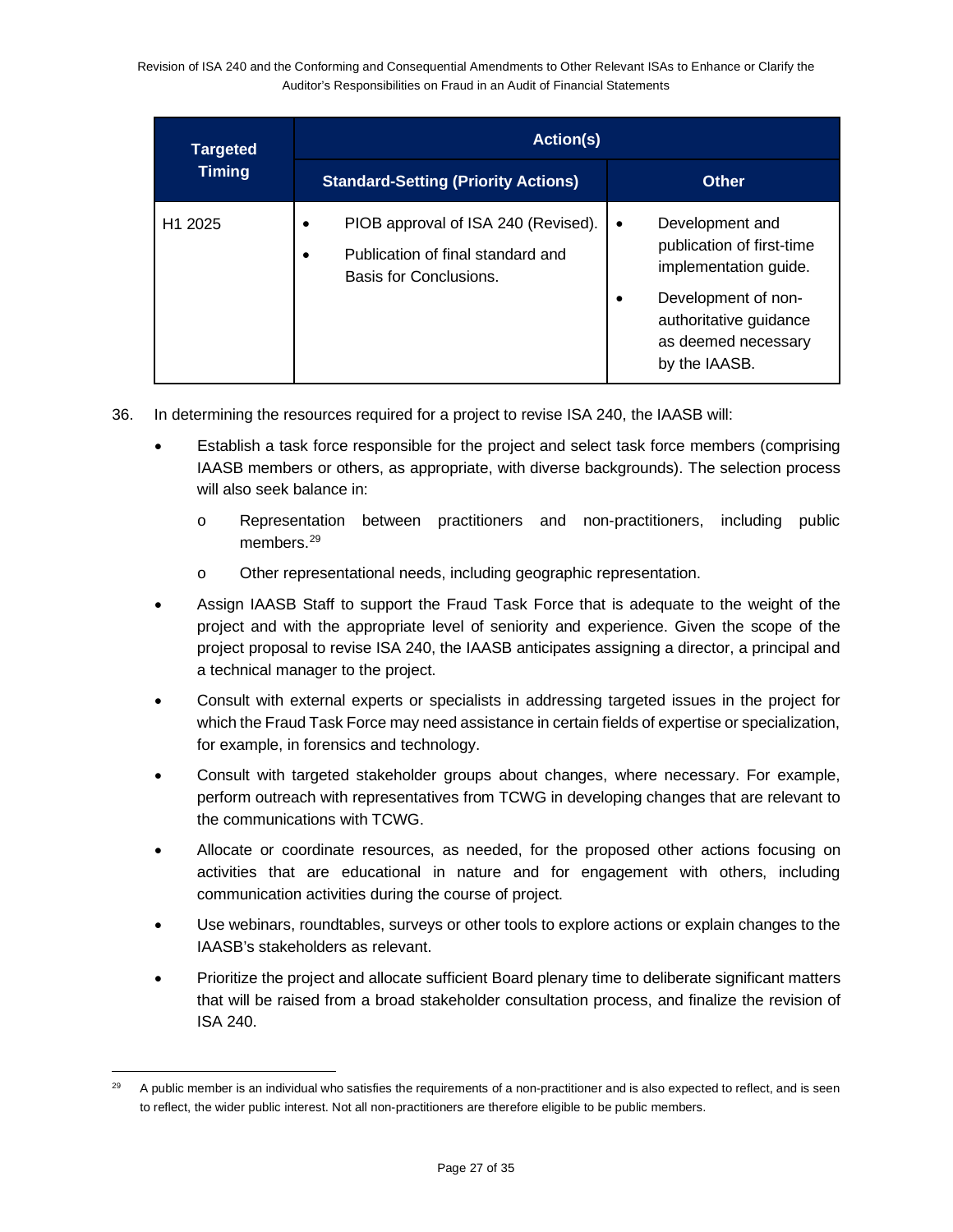- Allocate sufficient time to consult with the CAG on significant issues raised during the course of the project.
- Allocate sufficient time to consult with the PIOB on its [public interest issues](https://ipiob.org/wp-content/uploads/2021/11/PIOB_s-PI-Issues-on-IAASB-projects_November-10-2021.pdf) relevant to the project.

### **VIII. Project Output and Impact**

- 37. The expected output of the project is a revised ISA 240, with enhancements and clarifications, and conforming and consequential amendments to certain other ISAs, to achieve the objectives set out in this project proposal. In line with the PIF's qualitative characteristics used to describe the assessment of a standard's responsiveness to the public interest, the qualitative characteristics to be considered when finalizing this project include whether the revised standard (and its related conforming and consequential amendments):
	- (a) Are consistent with the identified public interest objectives set out for the project (see paragraph 12).
	- (b) Operate coherently with the overall body of ISAs.
	- (c) Address the identified key issues (see paragraph 19).
	- (d) Has responded, as appropriate to differing circumstances, emerging issues, changes in business or public practice environments, developments in accounting practices, or changes in technology.
	- (e) Reflects the results of broad consultation and has balanced stakeholder priorities.
	- (f) Has been developed with sufficient clarity and conciseness to support proper intended application and minimize the likelihood of differing interpretations.
	- (g) Is capable of being implemented effectively, and consistently applied globally.

These qualitative characteristics can be explored with the IAASB's stakeholders in the exposure draft consultation (i.e., specific questions asking stakeholders about these matters will be included within the exposure draft). In addition, further input from stakeholders on these matters could form part of the post-implementation review of the revised ISA 240.

- 38. The impact of the changes from this project will come through effective implementation of the revised standard and monitoring of its application (e.g., through firms' systems of quality management and external inspections, as well as with ongoing outreach with the IAASB's key stakeholders). Notwithstanding that other environmental influences may also impact auditor behavior, the effective implementation of the revised standard and monitoring efforts, it is expected that enhancing or clarifying ISA 240 will result in:
	- Improved audit quality through the consistent application of the requirements related to fraud procedures, in particular:
		- o More robust risk identification and assessment procedures, and effective responses to identified risks.
		- o Appropriate exercise of professional skepticism in fraud-related audit procedures.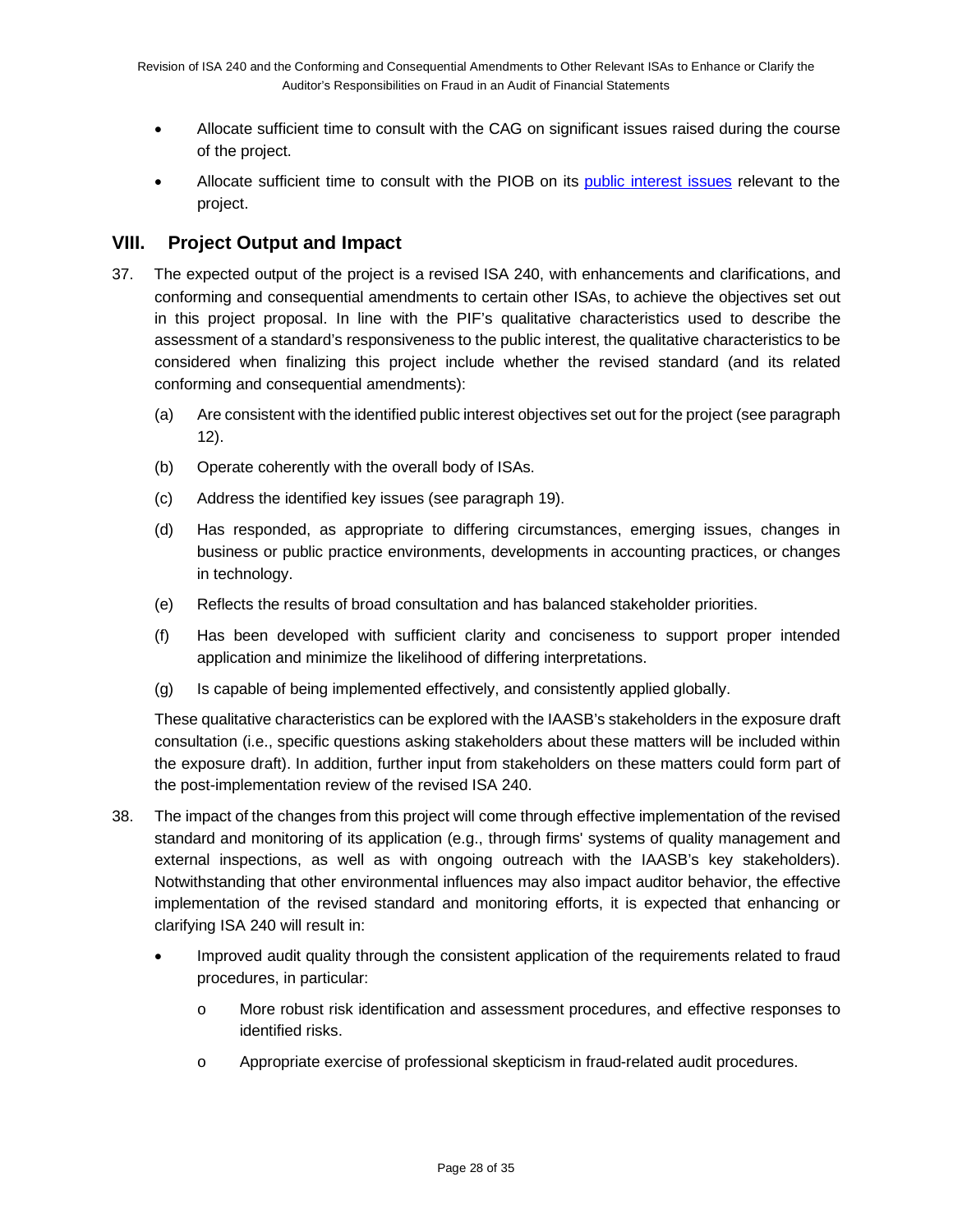- o Enhanced transparency through communicating with TCWG and reporting on fraudrelated procedures.
- Better meeting stakeholder expectations on the auditor's responsibilities (including the responsibilities of others in the financial reporting ecosystem) relating to fraud in an audit of financial statements, thereby enhancing confidence in audit engagements.
- Reduced inspection findings related to the auditor's procedures on fraud in an audit of financial statements (recognizing that inspections findings are also affected by auditors failing to comply with a standard even though the requirements of the standard are clear and robust or different inspection regimes focus on other areas and may therefore not be consistently representative of changes in inspection findings).
- 39. It is encouraged that a post-implementation review be undertaken to assess whether the objectives for revising ISA 240 have been met and the standard has been effectively implemented, after allowing about three completed audit cycles after implementation of the revisions.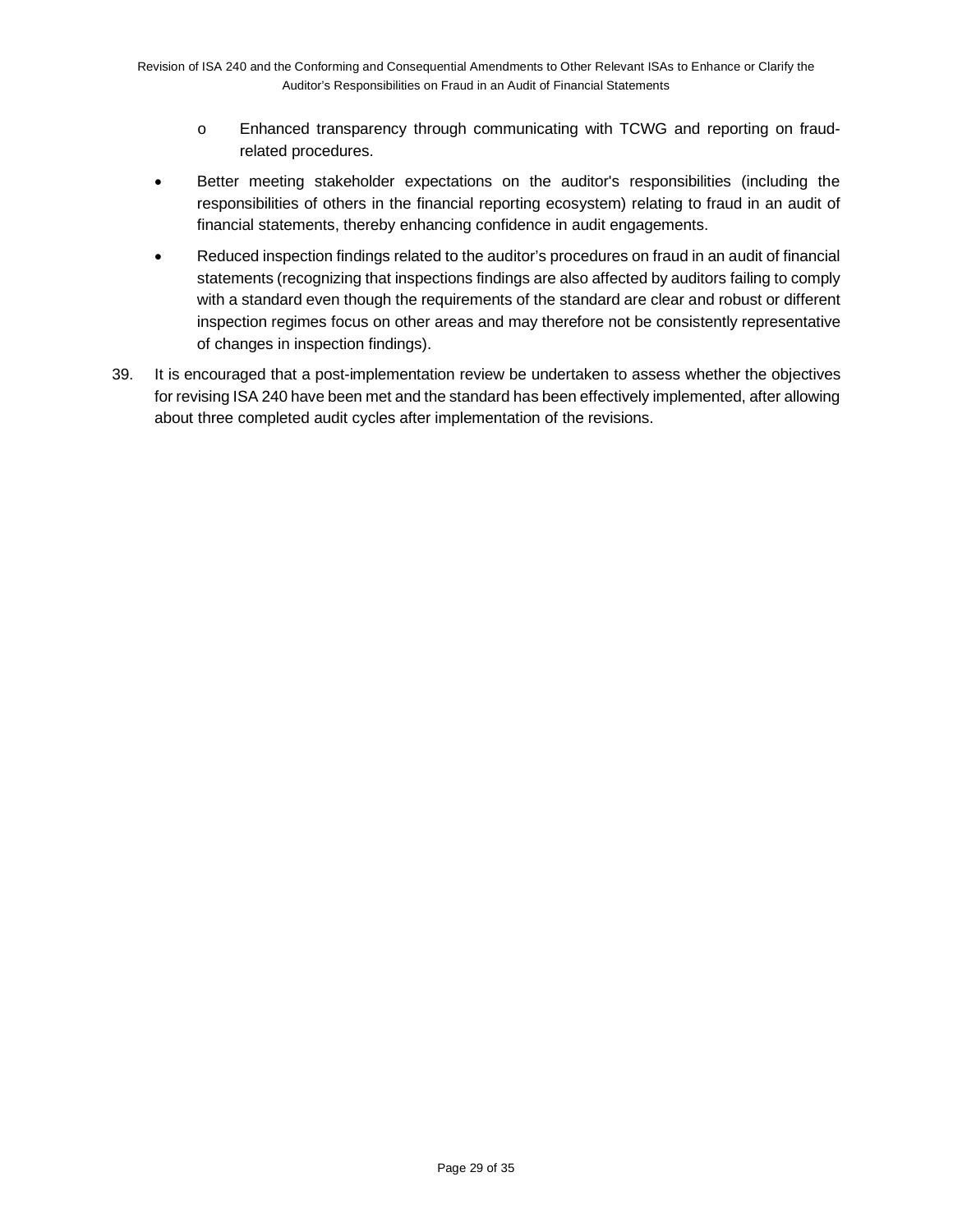# **APPENDIX A**

### **Basis of Project Proposal on Fraud**

- 1. The IAASB undertakes wide-ranging information gathering and research activities in relation to possible new topics of global relevance to identify emerging issues, changing business or public practice environments, developments in accounting and auditing practices, and changes in technology that inform the development of new and revised standards that address the needs of the IAASB's stakeholders.
- 2. Accordingly, this project proposal was developed on the basis of:
	- (a) Information gathering activities:
		- The IAASB undertook an academic desktop review of relevant research on fraud in an audit of financial statements. [30](#page-29-0)
		- The IAASB compiled feedback submitted by various stakeholders on the topic of fraud through other completed or ongoing IAASB projects, including ISA 540 [\(Revised\),](https://www.iaasb.org/projects/accounting-estimates-isa-540) Auditor Reporting Standards,<sup>[31](#page-29-1)</sup> ISA Implementation Monitoring,<sup>[32](#page-29-2)</sup> ISA 315 (Revised [2019\),](https://www.iaasb.org/consultations-projects/isa-315-revised) [Audits of LCEs,](https://www.iaasb.org/consultations-projects/audits-less-complex-entities) and the Strategy for 2020–2023 and Workplan for 2020–2021.
		- The IAASB considered results from reviews performed in other jurisdictions covering the topic of fraud in an audit of financial statements (e.g., the **Brydon** and *Kingman* reviews in the UK and the [2019 Fraud Thematic Review](https://www.cpab-ccrc.ca/docs/default-source/thought-leadership-publications/2019-fraud-thematic-review-en.pdf?sfvrsn=17f0b689_14) in Canada).
		- The IAASB liaised with representatives from the NSS on the topic of fraud during the IAASB's May 2020 NSS virtual meeting, discussing initiatives that are ongoing or completed in different jurisdictions.
		- The IAASB met with representatives from Japan and the UK, respectively, to gather more information about (1) th[e separate fraud standard issued in Japan](https://jicpa.or.jp/english/accounting/system/pdf/20130326.pdf) in 2013, and (2) the project in the UK to revise the <u>UK fraud audit standard</u>.<sup>[33](#page-29-3)</sup>
		- The IAASB published the DP, *[Fraud and Going Concern in an Audit of Financial](https://www.iaasb.org/publications/fraud-and-going-concern-audit-financial-statements)*  **Statements: Exploring the Differences Between Public Perceptions About the Role of** *[the Auditor and the Auditor's Responsibilities in a Financial Statement Audit](https://www.iaasb.org/publications/fraud-and-going-concern-audit-financial-statements)*, which sets out the issues and challenges about the expectation gap (i.e., in general terms, the difference between what users of financial statements expect from the auditor and the

<span id="page-29-0"></span><sup>&</sup>lt;sup>30</sup> The academic desktop review included 111 reports on fraud.

<span id="page-29-1"></span><sup>31</sup> The Auditor Reporting Standards comprise: ISA 700 (Revised), *Forming an Opinion and Reporting on Financial Statements*; ISA 701, *Communicating Key Audit Matters in the Independent Auditor's Report*; ISA 705 (Revised), *Modifications to the Opinion in the Independent Auditor's Report*; ISA 706 (Revised), *Emphasis of Matter Paragraphs and Other Matter Paragraphs in the Independent Auditor's Report*; ISA 570 (Revised), *Going Concern*; ISA 260 (Revised), *Communication with Those Charged with Governance*; and conforming amendments to other ISAs.

<span id="page-29-2"></span><sup>&</sup>lt;sup>32</sup> The IAASB's ISA Implementation Monitoring Project was completed in July 2013 and was undertaken to determine whether further changes were needed to the ISAs arising from the IAASB's Clarity project. Any [findings](https://www.iaasb.org/publications/clarified-isas-findings-post-implementation-review) as part of this review related to fraud have been included for consideration as part of the current initiatives on fraud.

<span id="page-29-3"></span><sup>33</sup> On May 27, 2021, the UK FRC issued a revision of its UK auditing standard on the responsibilities of auditors relating to fraud – ISA (UK) 240 (Revised May 2021), *The Auditor's Responsibilities Relating to Fraud in an Audit of Financial Statements*.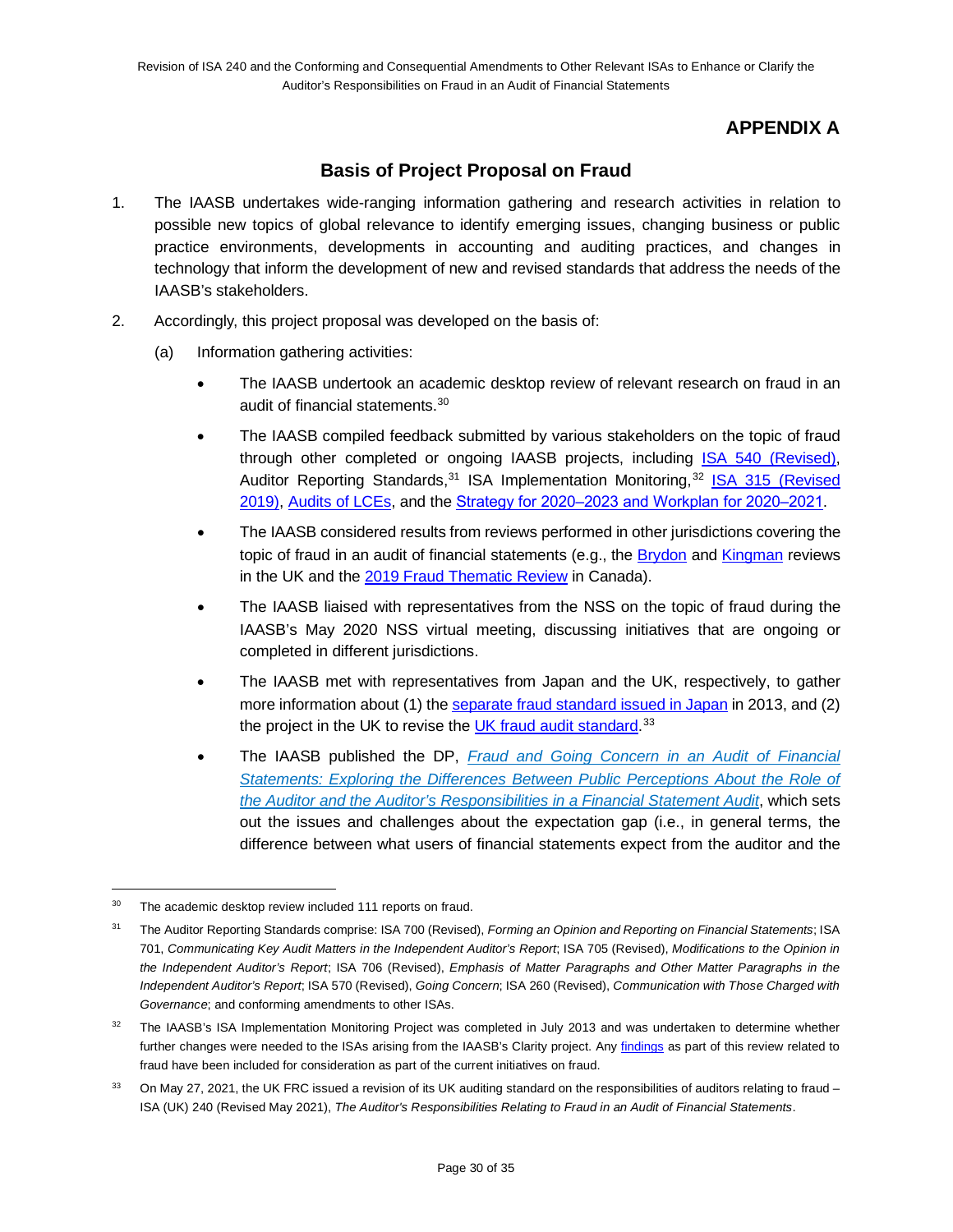audit, and the reality of what an audit is) and explores some possible actions that the IAASB could undertake to help narrow the expectation gap (without favoring or committing to any specific actions at that stage). The DP was published in September 2020 and was open for comments until early 2021.

- (b) Roundtables:  $34$ 
	- [Technology-Focused Fraud Roundtable](https://www.youtube.com/watch?v=h-nNuvv7TM4) On September 1, 2020, the IAASB hosted the 1<sup>st</sup> of the roundtable series on fraud and going concern, which was focused on the impact of technology advancements on fraud perpetration and detection. This event was moderated by Fiona Campbell, former IAASB Deputy Chair, and virtually attended by 52 participants, IAASB members, official and staff observers. Participants included forensic specialists, financial statement auditors, fraud audit methodology experts, third party audit solution companies, regulators, academics, and public sector representatives.
	- [Expectation Gap and Auditor Reporting Roundtable](https://www.youtube.com/watch?v=ePwTTY3UEPs) On September 28, 2020, the IAASB hosted the  $2<sup>nd</sup>$  of the roundtable series on fraud and going concern, which was focused on the "expectation gap," or differences between public perceptions and the auditor's responsibilities for fraud and going concern. This event was moderated by Fiona Campbell, former IAASB Deputy Chair, and virtually attended by 58 participants, IAASB members, official and staff observers. Participants included investors, analysts, corporate governance experts, audit firms, academics, regulators, public sector representatives, and select others.
	- [Audit Procedures Related to Fraud in Audits of LCEs](https://www.youtube.com/watch?v=JekL3gAtti4) On October 7, 2020, the IAASB hosted the  $3<sup>rd</sup>$  of the roundtable series on fraud and going concern, which was focused on audits of LCEs. This event was moderated by Kai Morten Hagen, IAASB Member and then LCE Working Group Chair, and virtually attended by 44 participants, IAASB members, official and staff observers. Participants included auditors, audit methodology experts, and representatives of third-party audit solution companies and professional accountancy bodies.
- (c) Root cause analysis efforts:
	- The IAASB undertook efforts to better understand the root causes of recent fraud cases. IAASB members and staff contacted police and crime commission representatives, fraud investigators, regulators, and audit firms and held meetings to gather information on the following topics in relation to recent fraud cases:
		- (a) How frauds are being executed and concealed;
		- (b) Whether frauds involved related parties;
		- (c) What financial accounts were impacted;
		- (d) How the frauds were eventually detected, and by who;

<span id="page-30-0"></span><sup>&</sup>lt;sup>34</sup> On November 2020, the IAASB published a **Summary of Key Take-aways**, which summarizes what the IAASB heard from the roundtables with experts and leaders exploring issues and challenges related to fraud and going concern. These roundtables focused on: (1) the impact of technology advancements on fraud perpetration and detection; (2) the "expectation gap," or differences between public perceptions and the auditor's responsibilities for fraud and going concern; and (3) fraud and going concern in audits of LCEs.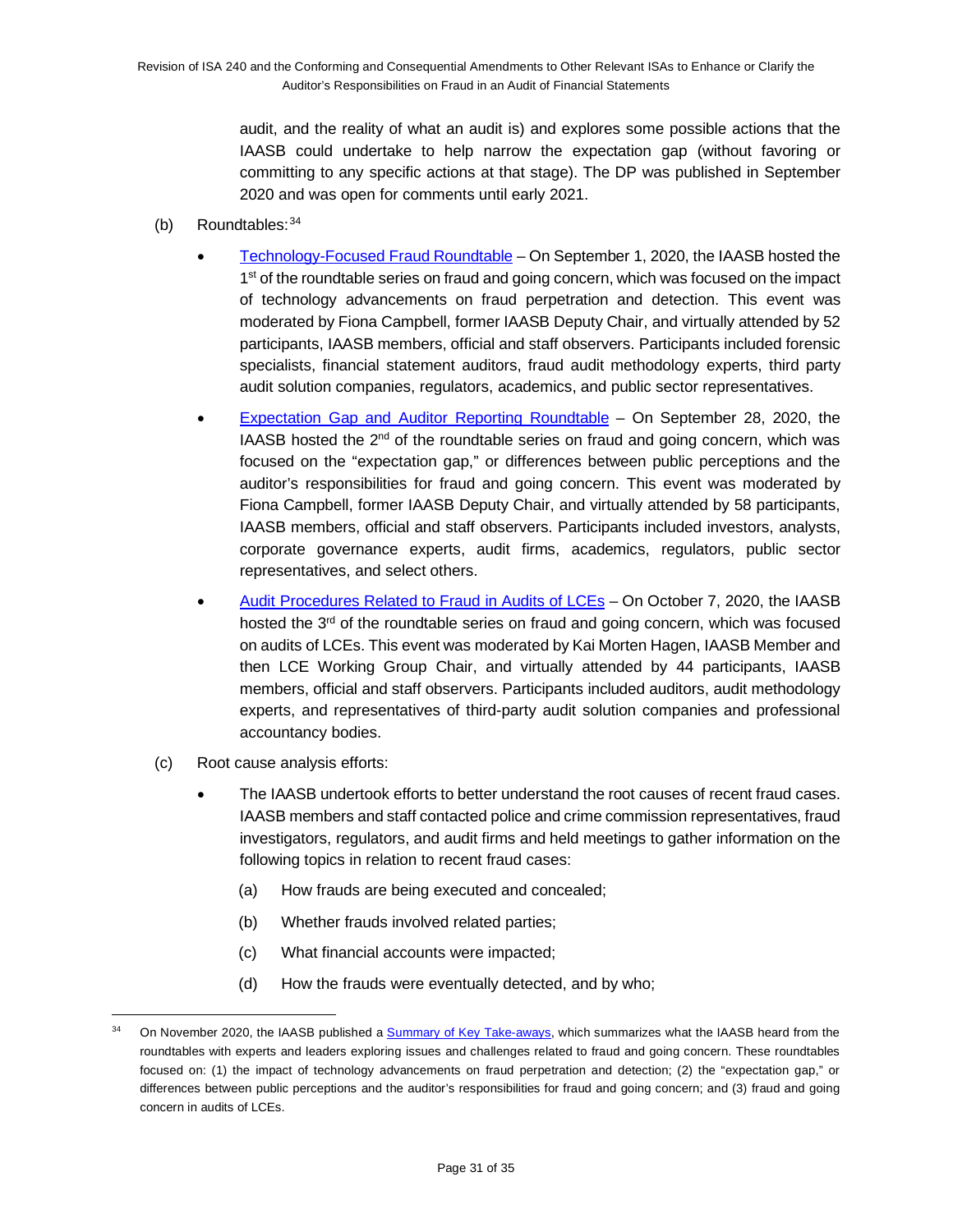- (e) Whether and to what extent technology was involved;
- (f) Whether material frauds started small but grew over time (and if so, what length of time), or whether the frauds were material from the start; and
- (g) Any other details to help better understand the nature of the frauds and the root causes of the issues as to why they were not prevented or detected earlier.
- Further, the IAASB discussed supplemental topics with audit firms, such as:
	- (a) Whether there have been any changes to the audit firm's methodology or training in relation to fraud in recent years;
	- (b) Whether they have any views as to the root causes of perceived audit failures in relation to fraud; and
	- (c) To what extent forensic specialists are used and in what circumstances.
- A summary of the feedback received from the following outreach activities on the root cause of fraud will be provided and discussed at the December 2021 IAASB meeting. The root cause analysis findings were also considered in the development of the project proposal.
- (d) Other targeted outreach as set out below:

| <b>Outreach Group</b>                                    | Date(s) Held        | <b>Details</b>                                                                                                                                                                                                                                             |
|----------------------------------------------------------|---------------------|------------------------------------------------------------------------------------------------------------------------------------------------------------------------------------------------------------------------------------------------------------|
| Canadian Public<br><b>Accountability Board</b><br>(CPAB) | October 2,<br>2020  | CPAB provided an update on their work<br>on fraud. An IAASB member and staff<br>provided an update on the IAASB's fraud<br>information gathering activities and high-<br>level observations and take-aways from<br>the roundtables held in September 2020. |
| Forum of Firms (FoF)                                     | October 6,<br>2020  | IAASB Staff provided the FoF with an<br>update regarding the information<br>gathering activities related to fraud and<br>asked for broad feedback. The FoF was<br>broadly supportive of the project and<br>provided some additional feedback.              |
| <b>Center for Audit Quality</b><br>(CAQ)                 | October 15,<br>2020 | IAASB Staff provided the CAQ with high-<br>level observations and take-aways from<br>the three virtual IAASB roundtables<br>discussed earlier in this document.                                                                                            |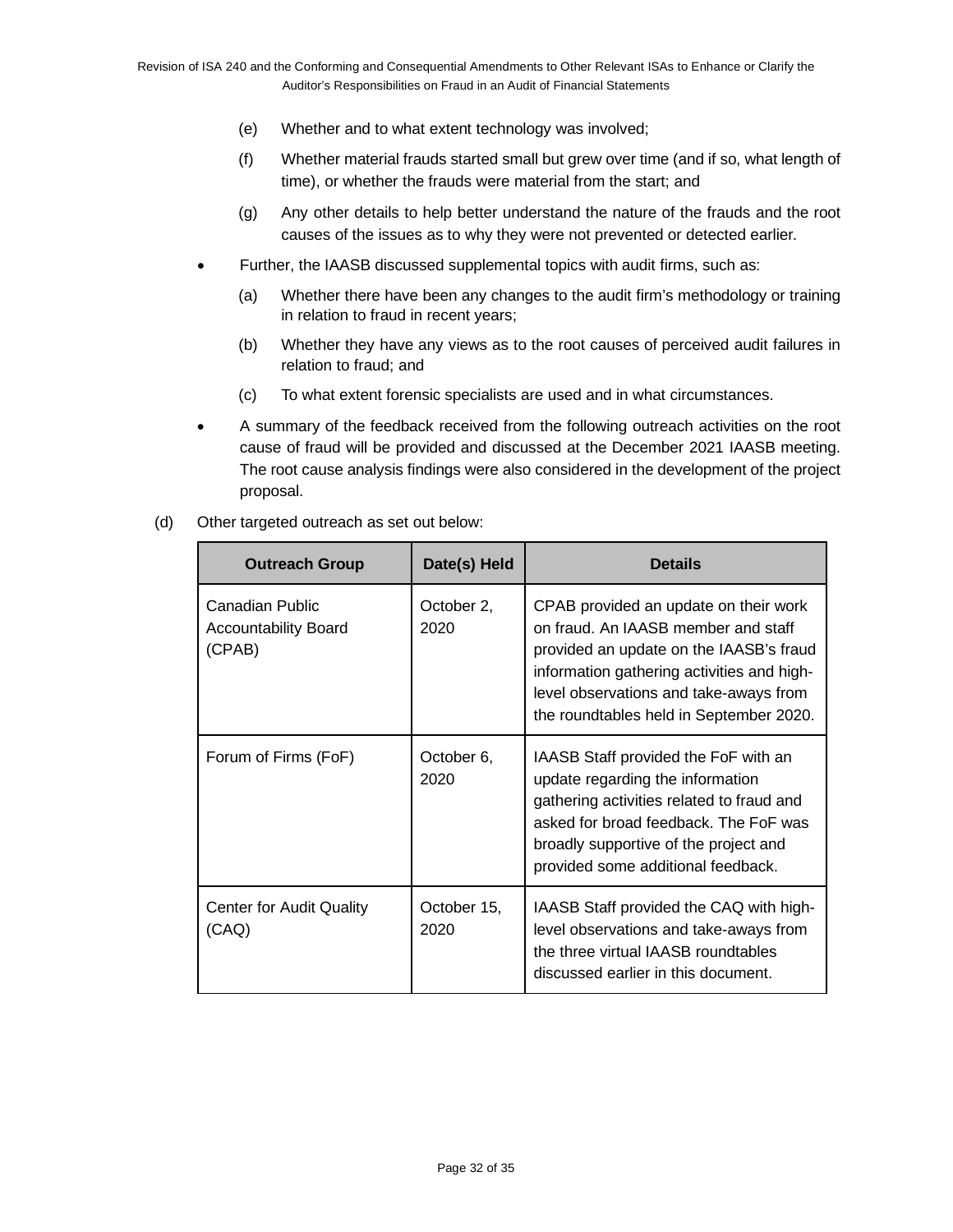| <b>Outreach Group</b>                                                                                                                                                                         | Date(s) Held         | <b>Details</b>                                                                                                                                                                                                                                    |
|-----------------------------------------------------------------------------------------------------------------------------------------------------------------------------------------------|----------------------|---------------------------------------------------------------------------------------------------------------------------------------------------------------------------------------------------------------------------------------------------|
| <b>Accountancy Europe</b>                                                                                                                                                                     | October 29,<br>2020  | Accountancy Europe provided the IAASB<br>with an update on their project focused<br>on fraud. IAASB Staff provided<br>Accountancy Europe participants with<br>high-level observations and take-aways<br>from the three virtual IAASB roundtables. |
| <b>NSS</b>                                                                                                                                                                                    | November 3,<br>2020  | IAASB Staff provided the NSS with high-<br>level observations and take-aways from<br>the three virtual IAASB roundtables.                                                                                                                         |
| Auditing Section of the<br>American Accounting<br>Association (AAA)                                                                                                                           | January 15,<br>2021  | A Fraud Working Group member<br>participated in a panel discussion<br>focused on fraud and the expectation<br>gap hosted by the AAA.                                                                                                              |
| European Audit Committee<br>Leadership Network<br>(EACLN) of the Tapestry<br><b>Network</b>                                                                                                   | February 5,<br>2021  | The IAASB chair and staff provided the<br>EACLN with a brief explanation of the<br>IAASB's work on fraud in an audit of<br>financial statements. The EACLN<br>provided their views on concepts<br>discussed in the DP.                            |
| Representatives from the<br><b>Chartered Institute of Public</b><br>Finance and Accountancy<br>(CIPFA) and the European<br>Court of Auditors (ECA)                                            | February 22,<br>2021 | IAASB Staff provided an explanation of<br>the IAASB's work on fraud in an audit of<br>financial statements. The representatives<br>from CIPFA and the ECA provided<br>perspectives relevant to fraud in the<br>public sector.                     |
| China Auditing and<br><b>Assurance Standards Board</b><br>(including official<br>representatives from the<br>Ministry of Finance and<br>China Securities and<br><b>Regulatory Commission)</b> | March 13,<br>2021    | A Fraud Working Group member<br>provided an update on the IAASB fraud<br>initiative and high-level observations<br>from the DP responses.                                                                                                         |
| Leadership Team of the<br>Shenzhen Stock Exchange                                                                                                                                             | March 13,<br>2021    | A Fraud Working Group member<br>provided an update on the IAASB fraud<br>initiative and high-level observations<br>from the DP responses.                                                                                                         |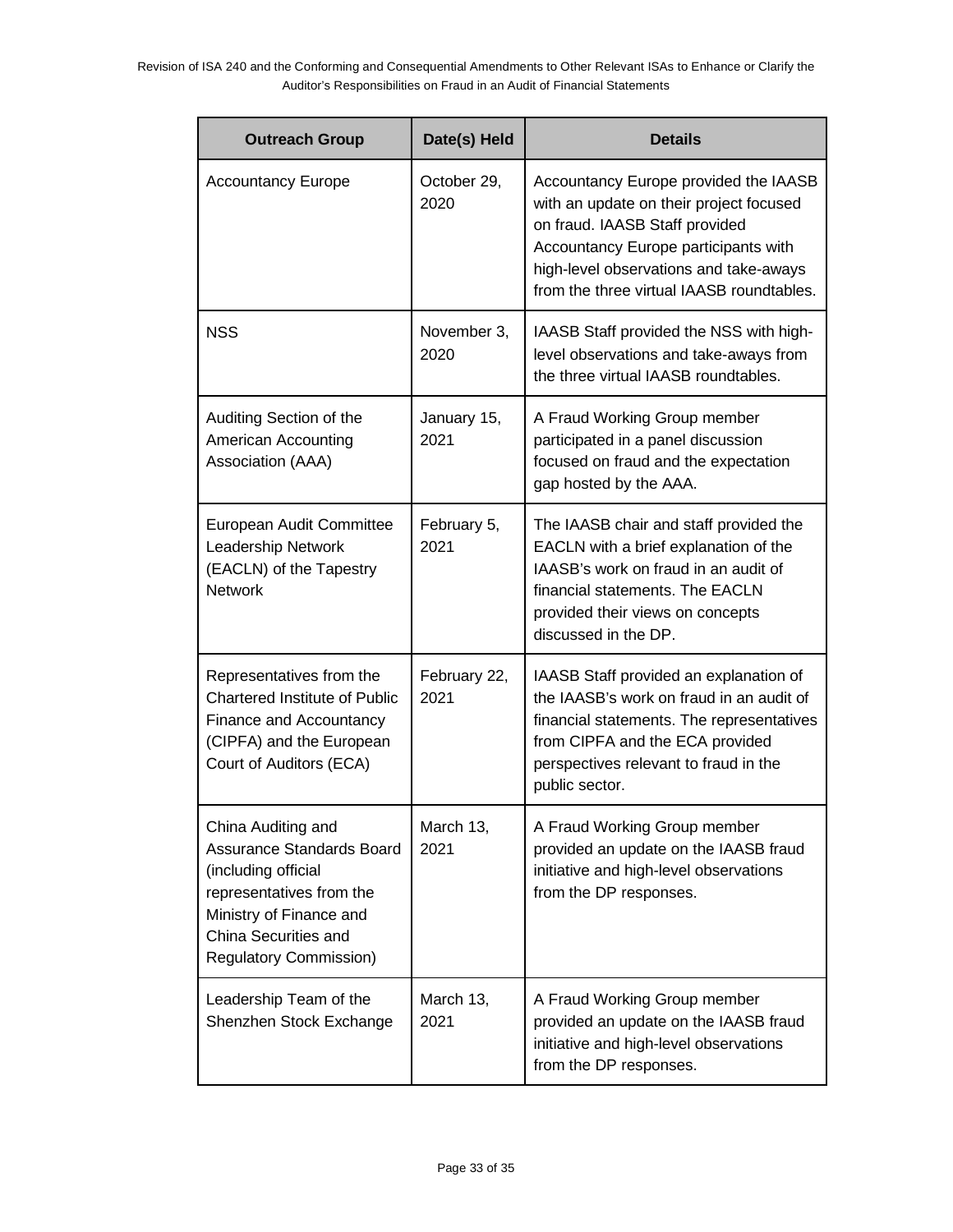| Date(s) Held<br><b>Outreach Group</b>                                    |                   | <b>Details</b>                                                                                                                                                                                                                                                                                                                                                                              |  |
|--------------------------------------------------------------------------|-------------------|---------------------------------------------------------------------------------------------------------------------------------------------------------------------------------------------------------------------------------------------------------------------------------------------------------------------------------------------------------------------------------------------|--|
| <b>Accountancy Europe</b>                                                | March 22,<br>2021 | IAASB Staff provided an update on the<br>fraud and going concern initiatives,<br>including an update of high-level themes<br>from the DP responses. Accountancy<br>Europe representatives provided an<br>update on their fraud and going concern<br>initiatives, noting their recently published<br>publications on these topics and asked<br>stakeholders to respond by April 30,<br>2021. |  |
| FoF                                                                      | March 24,<br>2021 | The Fraud Working Group Chair<br>participated as panellist in discussion<br>about fraud and provided brief high-level<br>observations from the DP response<br>analysis. Other panellists included<br>representatives from Accountancy<br>Europe, the UK FRC, and a corporate<br>governance representative from<br>Australia.                                                                |  |
| International Organization of<br><b>Securities Commission</b><br>(IOSCO) | March 24,<br>2021 | IAASB members and staff provided<br>IOSCO with high-level observations from<br>the DP response analysis. IOSCO<br>expressed their support for this project<br>and noted the IAASB should consider all<br>possible actions to address issues<br>(whether standard setting or other<br>actions, such as activities that are<br>educational in nature or non-authoritative<br>guidance).       |  |
| International Forum of<br>Independent Audit<br>Regulators (IFIAR)        | April 8, 2021     | IAASB members and staff provided<br>IFIAR with high-level observations from<br>the DP response analysis. IFIAR<br>expressed their support for this project.                                                                                                                                                                                                                                 |  |
| <b>UK FRC</b>                                                            | April 20, 2021    | The UK FRC provided IAASB Staff with<br>an update on the responses to their<br>consultation on proposed revisions to<br>ISA (UK) 240.                                                                                                                                                                                                                                                       |  |